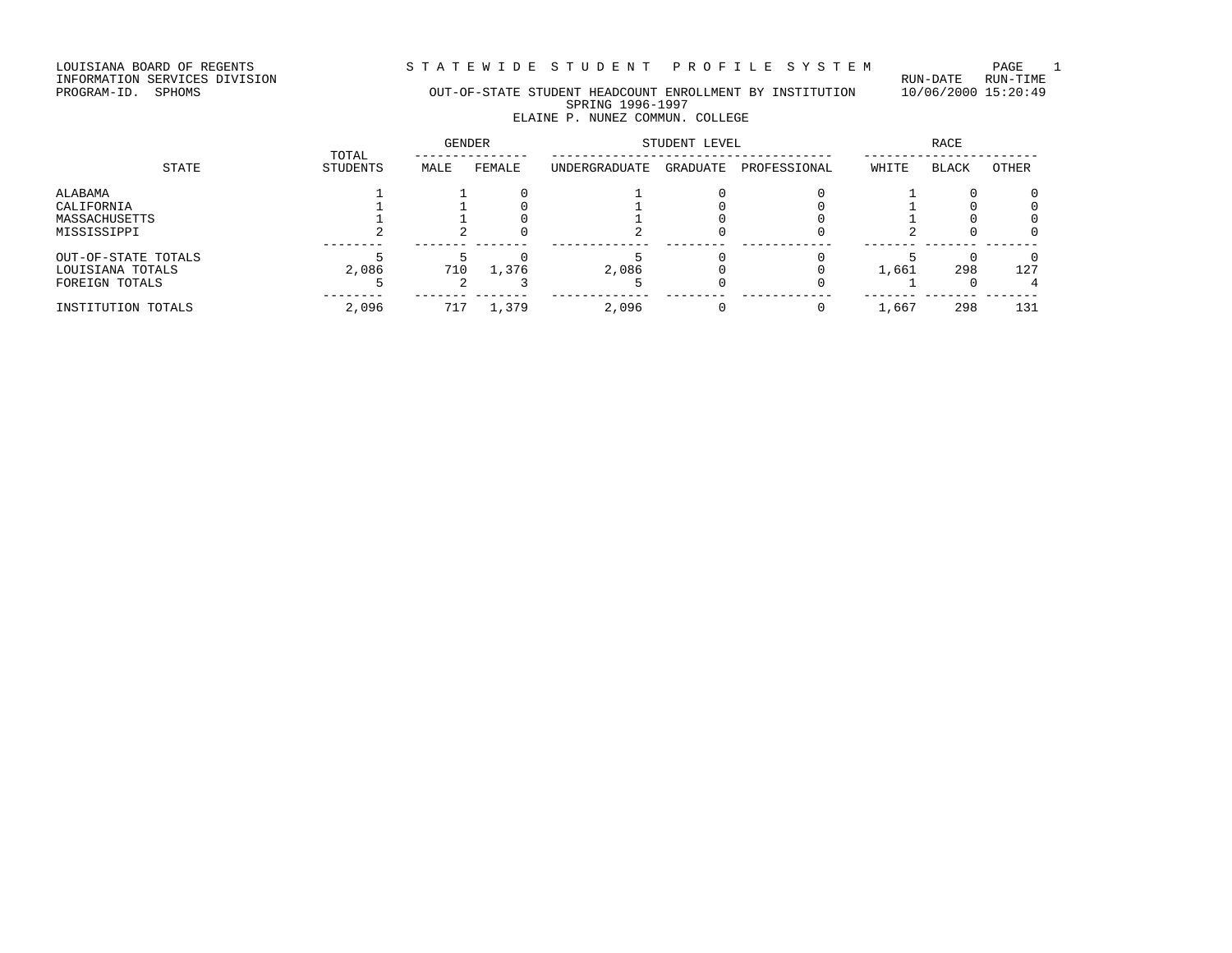LOUISIANA BOARD OF REGENTS STATEWIDE STUDENT PROFILE SYSTEM PAGE 2<br>INFORMATION SERVICES DIVISION LOUISIANA BOARD OF REGENTS<br>INFORMATION SERVICES DIVISION<br>PROGRAM-ID. SPHOMS

### OUT-OF-STATE STUDENT HEADCOUNT ENROLLMENT BY INSTITUTION 10/06/2000 15:20:49 SPRING 1996-1997 DELGADO COMMUNITY COLLEGE

|                     |                          | <b>GENDER</b>     |                | STUDENT LEVEL           |             | <b>RACE</b>  |                |                |                            |
|---------------------|--------------------------|-------------------|----------------|-------------------------|-------------|--------------|----------------|----------------|----------------------------|
| <b>STATE</b>        | TOTAL<br><b>STUDENTS</b> | MALE              | FEMALE         | UNDERGRADUATE           | GRADUATE    | PROFESSIONAL | WHITE          | <b>BLACK</b>   | <b>OTHER</b>               |
| ALASKA              | 1                        | 1                 | 0              | 1                       | $\mathbf 0$ | 0            | 1              | 0              | 0                          |
| ALABAMA             | 29                       | 22                | 7              | 29                      | $\mathbf 0$ | $\mathbf{0}$ | 16             | 5              | 8                          |
| ARKANSAS            | 5                        | 4                 |                | 5                       | O           | 0            | 4              | 0              | 1                          |
| ARIZONA             | 1                        | $\mathbf{1}$      | $\Omega$       | $\mathbf{1}$            | U           | $\Omega$     | $\mathbf{1}$   | $\Omega$       | 0                          |
| CALIFORNIA          | 17                       | 10                |                | 17                      |             | O            | 3              | 4              | 10                         |
| <b>COLORADO</b>     | 2                        | $\mathbf 0$       | 2              | 2                       |             | O            | 1              | O              | $\mathbf{1}$               |
| CONNECTICUT         | 1                        | -1                | ∩              | 1                       | U           |              | $\Omega$       | U              | $\mathbf{1}$               |
| <b>DELAWARE</b>     | $\mathbf{1}$             | 1                 | $\Omega$       | $\mathbf{1}$            |             |              | $\mathbf{1}$   | $\Omega$       | $\mathbf 0$                |
| FLORIDA             | 44                       | 36                | 8              | 44                      |             | C            | 32             | 3              | 9                          |
| GEORGIA             | 3                        | $\sqrt{2}$        |                | 3                       |             | C            | 3              | $\Omega$       | $\mathbf 0$                |
|                     |                          | $\Omega$          |                | 1                       | U           | C            | $\Omega$       | 1              | 0                          |
| IOWA                |                          |                   | $\Omega$       | 1                       |             | n            |                |                |                            |
| <b>IDAHO</b>        |                          |                   |                | 6                       | U           | n            |                | 0              | 0                          |
| ILLINOIS            | б                        | 4                 | 2              |                         |             |              | 3              | $\overline{2}$ | 1                          |
| INDIANA             |                          |                   |                | $\overline{a}$          |             | C            | 1              | $\mathbf{1}$   | $\mathbf 0$                |
| KANSAS              |                          | -1                |                | 2                       |             | n            | 1              | $\Omega$       | 1                          |
| KENTUCKY            |                          | $\mathbf{1}$      |                | $\overline{2}$          | U           | C            | 1              | $\Omega$       | $\mathbf{1}$               |
| MASSACHUSETTS       | 8                        | 6                 | $\overline{2}$ | 8                       |             | n            | 6              | 1              | $\mathbf 1$                |
| MARYLAND            |                          | 2                 | 1              | 3                       |             | n            | 3              | $\Omega$       | $\mathbf 0$                |
| MAINE               |                          | 3                 | $\Omega$       | 3                       |             |              | 3              | $\Omega$       | $\mathbf 0$                |
| MICHIGAN            | κ                        | $\mathbf{1}$      | $\overline{2}$ | 3                       | U           | n            | 1              | $\mathbf{1}$   | 1                          |
| MINNESOTA           | 3                        | 2                 |                | 3                       | Λ           | C            | 3              | $\Omega$       | $\mathbf 0$                |
| MISSOURI            | 3                        | 3                 | $\mathbf 0$    | 3                       |             |              | $\overline{2}$ | $\mathbf{1}$   | $\mathbf 0$                |
| MISSISSIPPI         | 79                       | 58                | 21             | 79                      | O           | C            | 61             | 11             | 7                          |
| NORTH CAROLINA      | 6                        | 4                 | 2              | 6                       | U           | n            | 6              | 0              | 0                          |
| NEBRASKA            | -1                       | -1                | O              | $\mathbf{1}$            | U           | n            | 1              | U              | 0                          |
| NEW HAMPSHIRE       |                          | 2                 | O              | 2                       |             | n            | -1             | 1              | 0                          |
| NEW JERSEY          | $\mathsf{R}$             | 6                 | $\overline{2}$ | 8                       | U           | C            | 6              | $\Omega$       | $\mathbf 2$                |
| NEW MEXICO          | $\overline{2}$           | C                 | 2              | 2                       |             |              | 2              | $\bigcap$      | $\mathbf 0$                |
| NEW YORK            | 10                       | 5                 | 5              | 10                      |             | C            | 5              | 3              | $\mathbf 2$                |
| OHIO                | $\overline{c}$           | $\overline{c}$    | $\Omega$       | $\overline{\mathbf{c}}$ | U           | $\Omega$     | $\overline{2}$ | $\Omega$       | $\mathsf 0$                |
| OKLAHOMA            | 5                        | 4                 |                | 5                       | Λ           | n            | 4              | U              | 1                          |
| OREGON              |                          | 2                 | O              | 2                       |             | n            | 1              | 1              | $\mathbf 0$                |
| PENNSYLVANIA        |                          | -1                | ∩              | 1                       | ∩           | n            | 1              | $\cap$         | $\Omega$                   |
| RHODE ISLAND        | 2                        | $\mathbf{1}$      |                | $\overline{2}$          | U           | O            | $\overline{2}$ | 0              | $\mathbf 0$                |
| SOUTH CAROLINA      | 3                        | 3                 | $\Omega$       | 3                       |             | C            | 3              | U              | $\mathbf 0$                |
| SOUTH DAKOTA        |                          | $\mathbf{1}$      | $\Omega$       | 1                       |             |              | $\mathbf{1}$   | $\bigcap$      | $\mathbf 0$                |
| TENNESSEE           | 8                        | 2                 | 6              | 8                       | U           | $\Omega$     | 6              | $\mathbf{1}$   | $\mathbf{1}$               |
|                     | 74                       | 57                | 17             | 74                      | U           | n            | 55             | 6              | 13                         |
| TEXAS               | 7                        |                   | 3              | 7                       | U           |              |                | $\mathbf{1}$   |                            |
| VIRGINIA            |                          | 4<br>$\mathbf{1}$ |                |                         | U           |              | 4              | $\Omega$       | $\overline{2}$<br>$\Omega$ |
| VERMONT             |                          |                   | O              | 1                       |             | O            | 1              |                |                            |
| WASHINGTON          | 6                        | 4                 |                | 6                       | 0           | 0            | 5              |                | 0                          |
| WISCONSIN           | 4                        | 3                 |                | 4                       | O           | O            | 3              | $\Omega$       | 1                          |
| UNKNOWN LOCATION    | 2                        | $\mathbf{1}$      |                | $\overline{a}$          | $\Omega$    | O            | $\mathbf 0$    | $\Omega$       | $\overline{c}$             |
| OUT-OF-STATE TOTALS | 367                      | 265               | 102            | 367                     | $\mathbf 0$ | 0            | 257            | 44             | 66                         |
| LOUISIANA TOTALS    | 13,627                   | 5,011             | 8,616          | 13,627                  | 0           | 0            | 6,918          | 5,136          | 1,573                      |
| FOREIGN TOTALS      | 191                      | 94                | 97             | 191                     | 0           | 0            | 34             | 13             | 144                        |
| INSTITUTION TOTALS  | 14,185                   | 5,370             | 8,815          | 14,185                  | $\mathbf 0$ | $\mathbf 0$  | 7,209          | 5,193          | 1,783                      |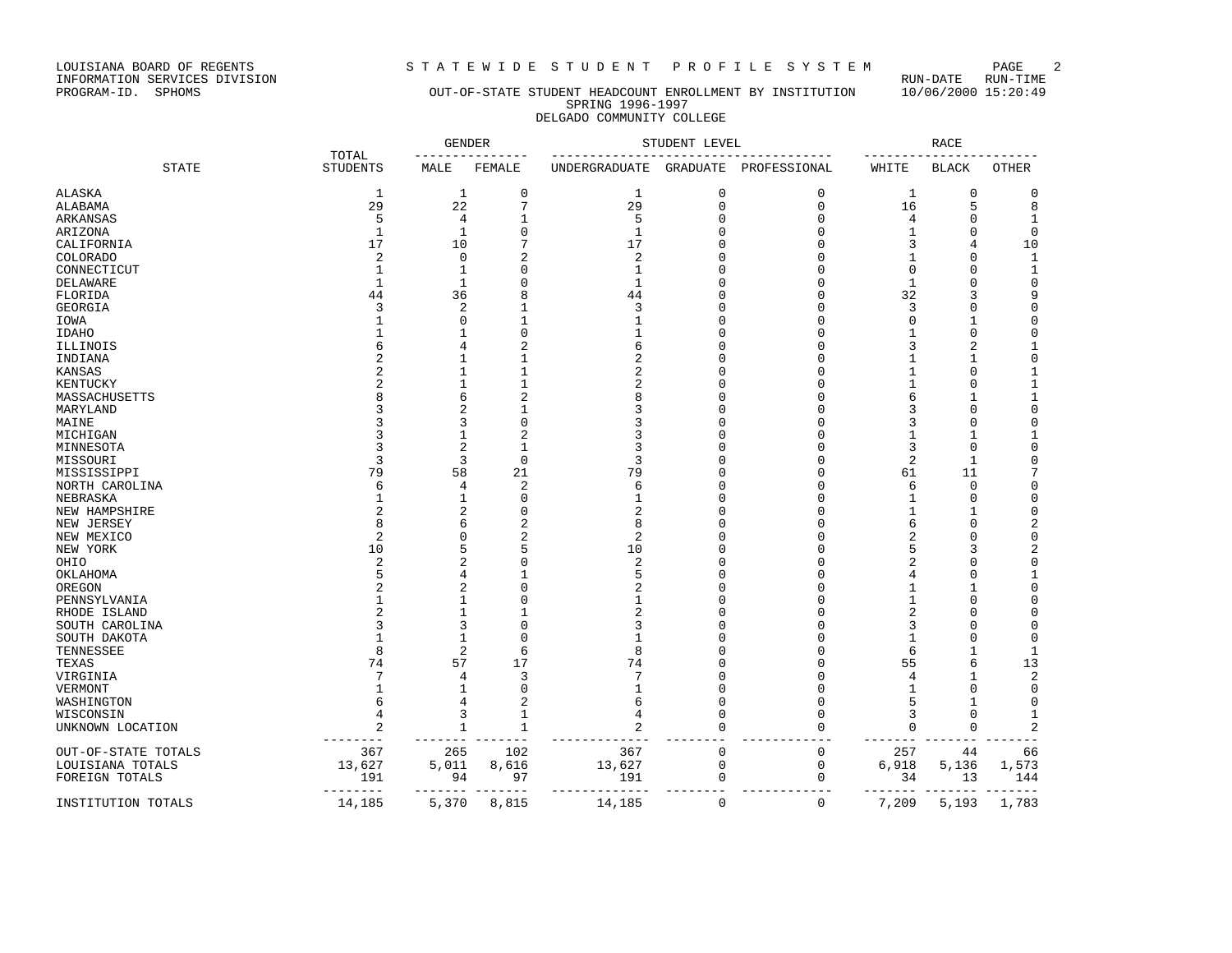LOUISIANA BOARD OF REGENTS<br>INFORMATION SERVICES DIVISION<br>PROGRAM-ID. SPHOMS

# STATEWIDE STUDENT PROFILE SYSTEM PAGE 3<br>RUN-DATE RUN-TIME

### OUT-OF-STATE STUDENT HEADCOUNT ENROLLMENT BY INSTITUTION 10/06/2000 15:20:49 SPRING 1996-1997 GRAMBLING STATE UNIVERSITY

|                      |                          |                | <b>GENDER</b>  |                | STUDENT LEVEL   |              |                | RACE         |                |
|----------------------|--------------------------|----------------|----------------|----------------|-----------------|--------------|----------------|--------------|----------------|
| <b>STATE</b>         | TOTAL<br><b>STUDENTS</b> | MALE           | FEMALE         | UNDERGRADUATE  | <b>GRADUATE</b> | PROFESSIONAL | WHITE          | <b>BLACK</b> | <b>OTHER</b>   |
| ALASKA               | 6                        | $\overline{4}$ | $\overline{2}$ | 6              | $\mathbf 0$     | $\mathbf 0$  | 0              | 6            | 0              |
| ALABAMA              | 46                       | 23             | 23             | 42             | $\overline{4}$  | $\mathbf 0$  | $\mathbf 0$    | 45           | $\mathbf{1}$   |
| ARKANSAS             | 123                      | 51             | 72             | 102            | 21              | $\mathbf 0$  | 3              | 117          | 3              |
| ARIZONA              | 22                       | 6              | 16             | 22             | $\mathbf 0$     | 0            | $\mathbf 0$    | 22           | 0              |
| CALIFORNIA           | 563                      | 237            | 326            | 539            | 24              | $\mathbf 0$  | $\Omega$       | 554          | 9              |
| <b>COLORADO</b>      | 32                       | 14             | 18             | 32             | $\mathbf 0$     | 0            | 0              | 32           | $\mathbf 0$    |
| CONNECTICUT          | 10                       | 5              | 5              | 10             |                 | $\Omega$     | $\Omega$       | 10           | $\mathbf 0$    |
| DISTRICT OF COLUMBIA | 16                       | 8              | 8              | 13             |                 | $\Omega$     | $\Omega$       | 16           | 0              |
| DELAWARE             | 1                        | $\mathbf 0$    | 1              | $\mathbf{1}$   |                 | 0            | 0              | 1            | 0              |
| FLORIDA              | 77                       | 35             | 42             | 73             |                 | $\Omega$     | 0              | 77           | 0              |
| GEORGIA              | 83                       | 43             | 40             | 76             |                 | $\Omega$     | $\mathbf{1}$   | 82           | $\Omega$       |
| HAWAII               | $\mathbf{1}$             | $\mathbf{1}$   | $\mathbf 0$    | $\mathbf{1}$   | $\Omega$        | $\Omega$     | $\mathbf 0$    | $\mathbf{1}$ | $\mathbf 0$    |
| IOWA                 | 3                        | $\mathbf{1}$   | $\overline{2}$ | 3              | $\Omega$        | $\cap$       | $\mathbf 0$    | 3            | $\mathbf 0$    |
| ILLINOIS             | 305                      | 164            | 141            | 290            | 15              | $\Omega$     | $\mathbf 0$    | 303          | $\overline{c}$ |
| INDIANA              | 49                       | 28             | 21             | 46             | 3               | $\Omega$     | $\mathbf 1$    | 48           | $\mathbf 0$    |
| KANSAS               | 27                       | 9              | 18             | 23             |                 | $\cap$       | $\overline{2}$ | 25           | 0              |
| KENTUCKY             | 5                        | 2              | 3              | $\overline{4}$ |                 | $\Omega$     | 1              | 4            | 0              |
| MASSACHUSETTS        | 18                       | 10             | 8              | 16             |                 | $\Omega$     | 0              | 18           | $\mathbf 0$    |
| MARYLAND             | 44                       | 25             | 19             | 41             |                 | $\cap$       | 0              | 43           | 1              |
| MAINE                | $\mathbf{1}$             | $\mathbf{1}$   | $\mathbf 0$    | $\mathbf{1}$   |                 | n            | 0              | 0            | $1\,$          |
| MICHIGAN             | 182                      | 88             | 94             | 176            |                 | 0            | 1              | 177          | 4              |
| MINNESOTA            | 17                       | 7              | 10             | 17             |                 | $\Omega$     | $\mathbf 0$    | 15           | 2              |
| MISSOURI             | 86                       | 52             | 34             | 82             |                 | 0            | 0              | 84           | 2              |
| MISSISSIPPI          | 126                      | 55             | 71             | 119            |                 | n            | 1              | 121          | 4              |
| MONTANA              | 1                        | 1              | $\Omega$       | 1              |                 | $\Omega$     | $\Omega$       | 1            | $\Omega$       |
| NORTH CAROLINA       | 9                        | 7              | $\overline{2}$ | 8              |                 | $\cap$       | $\mathbf 0$    | 8            | $\mathbf{1}$   |
| NORTH DAKOTA         | $\mathbf{1}$             | 1              | $\Omega$       | $\mathbf{1}$   | U               | $\cap$       | $\Omega$       | $\mathbf{1}$ | $\mathbf 0$    |
| NEBRASKA             | 13                       | $\overline{3}$ | 10             | 13             | $\Omega$        | $\Omega$     | $\mathbf 0$    | 13           | $\mathbf 0$    |
| NEW JERSEY           | 51                       | 27             | 24             | 49             |                 | $\cap$       | 0              | 50           | $\mathbf{1}$   |
| NEW MEXICO           | 3                        | $\overline{2}$ | 1              | 3              |                 | $\Omega$     | 0              | 3            | $\mathbf 0$    |
| NEVADA               | 16                       | 4              | 12             | 16             |                 | $\cap$       | $\mathbf 0$    | 15           | $\mathbf{1}$   |
| NEW YORK             | 137                      | 72             | 65             | 133            |                 | $\Omega$     | 1              | 130          | 6              |
| OHIO                 | 37                       | 18             | 19             | 36             |                 | $\Omega$     | $\mathbf 0$    | 35           | 2              |
| OKLAHOMA             | 37                       | 11             | 26             | 34             |                 | $\Omega$     | 1              | 32           | 4              |
| OREGON               | 11                       | $\overline{4}$ | 7              | 11             |                 | $\Omega$     | 0              | 11           | 0              |
| PENNSYLVANIA         | 22                       | 11             | 11             | 18             |                 | 0            | 3              | 19           | 0              |
| RHODE ISLAND         | 2                        | $\overline{0}$ | $\overline{2}$ | $\overline{2}$ |                 | $\Omega$     | 0              | 2            | $\mathbf 0$    |
| SOUTH CAROLINA       | 23                       | 11             | 12             | 23             | ∩               | n            | $\Omega$       | 23           | $\Omega$       |
| TENNESSEE            | 44                       | 20             | 24             | 40             | 4               | $\Omega$     | $\mathbf 1$    | 42           | $\mathbf{1}$   |
| TEXAS                | 436                      | 192            | 244            | 414            | 22              | $\Omega$     | 3              | 427          | 6              |
| <b>UTAH</b>          | 2                        | $\mathbf{1}$   | $\mathbf{1}$   | 2              | $\Omega$        | $\cap$       | $\Omega$       | 2            | $\mathbf 0$    |
| VIRGINIA             | 35                       | 21             | 14             | 34             | $\mathbf{1}$    | $\Omega$     | 1              | 34           | $\mathbf 0$    |
| WASHINGTON           | 34                       | 10             | 24             | 34             | $\Omega$        | $\mathbf 0$  | 0              | 34           | $\mathbf 0$    |
| WISCONSIN            | 44                       | 26             | 18             | 44             | $\Omega$        | $\mathbf 0$  | $\mathbf 0$    | 43           | 1              |
| WEST VIRGINIA        | 3                        | $\mathbf{1}$   | $\overline{2}$ | 2              | 1               | $\mathbf 0$  | $\mathbf 0$    | 3            | $\mathbf 0$    |
| UNKNOWN LOCATION     | 12                       | 7              | 5              | 11             | $\mathbf{1}$    | $\Omega$     | $\mathbf 0$    | 10           | 2              |
|                      |                          |                |                |                |                 |              | $ -$           |              |                |
| OUT-OF-STATE TOTALS  | 2,816                    | 1,319          | 1,497          | 2,664          | 152             | $\mathbf 0$  | 20             | 2,742        | 54             |
| LOUISIANA TOTALS     | 3,297                    | 1,215          | 2,082          | 2,958          | 339             | $\mathbf 0$  | 142            | 3,092        | 63             |
| FOREIGN TOTALS       | 59                       | 45             | 14             | 41             | 18              | $\mathbf 0$  | $\mathbf 0$    | 21           | 38             |
|                      |                          |                |                |                |                 |              |                |              |                |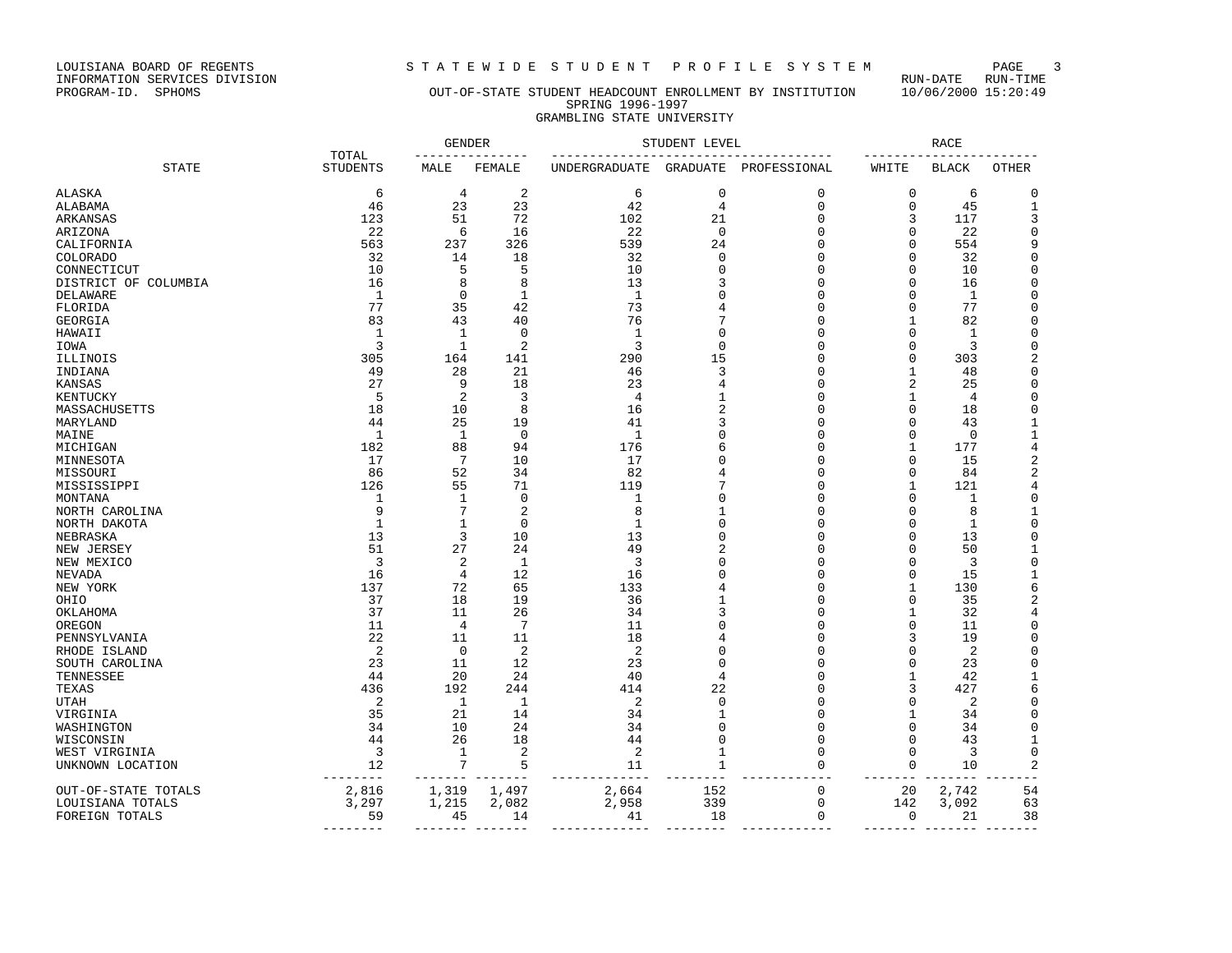STATEWIDE STUDENT PROFILE SYSTEM PAGE 4<br>RUN-DATE RUN-TIME

LOUISIANA BOARD OF REGENTS<br>INFORMATION SERVICES DIVISION<br>PROGRAM-ID. SPHOMS

### OUT-OF-STATE STUDENT HEADCOUNT ENROLLMENT BY INSTITUTION 10/06/2000 15:20:49 SPRING 1996-1997 GRAMBLING STATE UNIVERSITY

|                    |                   | GENDER |             | STUDENT LEVEL |          | RACE         |       |       |       |
|--------------------|-------------------|--------|-------------|---------------|----------|--------------|-------|-------|-------|
| STATE              | TOTAL<br>STUDENTS | MALE   | FEMALE      | UNDERGRADUATE | GRADUATE | PROFESSIONAL | WHITE | BLACK | OTHER |
| INSTITUTION TOTALS | 6,172             |        | 2,579 3,593 | 5,663         | 509      |              | 162   | 5,855 | 155   |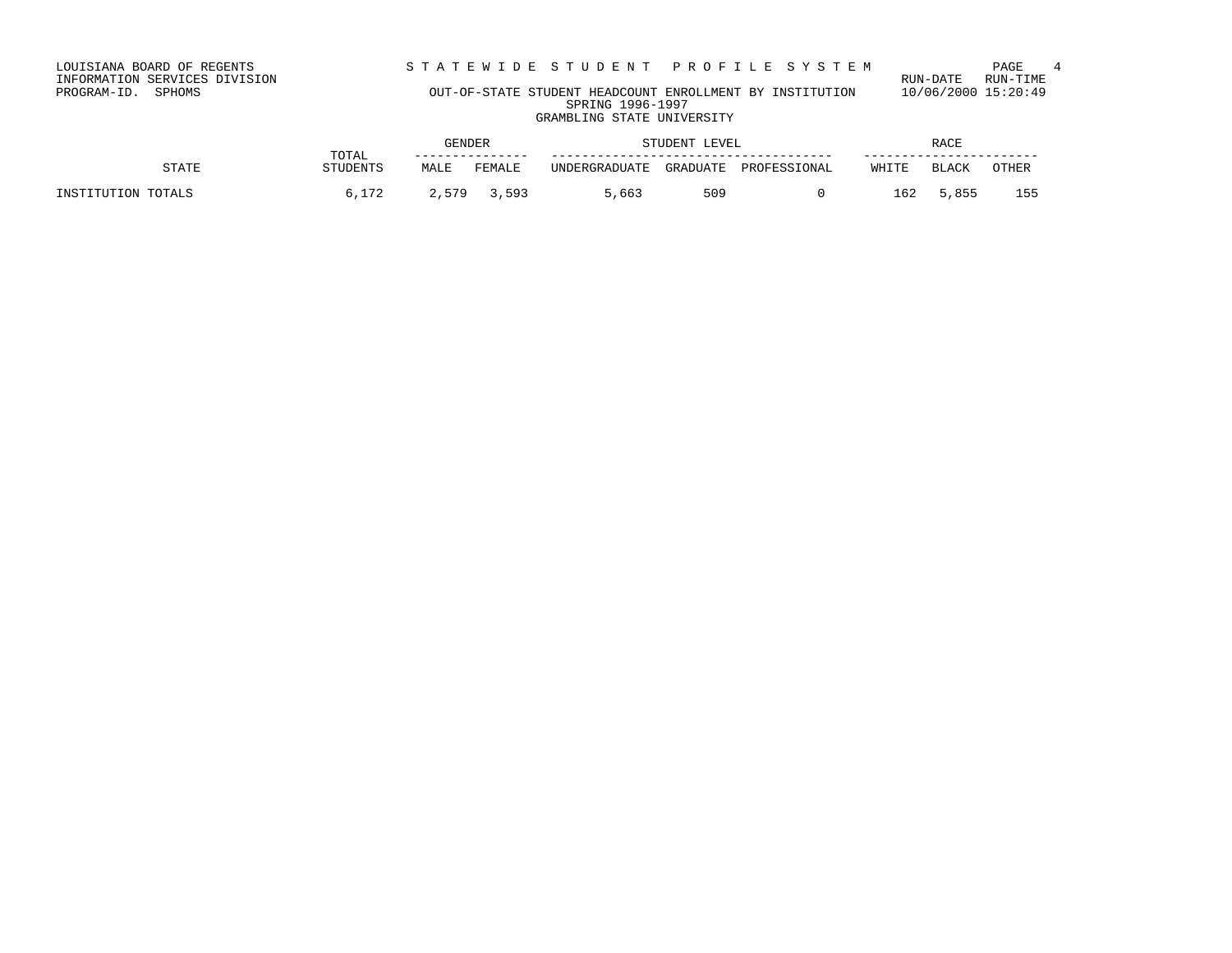LOUISIANA BOARD OF REGENTS STA TEWIDE STUDENT PROFILE SYSTEM PAGE 5<br>INFORMATION SERVICES DIVISION LOUISIANA BOARD OF REGENTS<br>INFORMATION SERVICES DIVISION<br>PROGRAM-ID. SPHOMS

### OUT-OF-STATE STUDENT HEADCOUNT ENROLLMENT BY INSTITUTION 10/06/2000 15:20:49 SPRING 1996-1997 LOUISIANA TECH UNIVERSITY

|                      |                          | <b>GENDER</b>        |                        |                | STUDENT LEVEL  |              |                | <b>RACE</b>  |              |
|----------------------|--------------------------|----------------------|------------------------|----------------|----------------|--------------|----------------|--------------|--------------|
| <b>STATE</b>         | TOTAL<br><b>STUDENTS</b> | MALE                 | FEMALE                 | UNDERGRADUATE  | GRADUATE       | PROFESSIONAL | WHITE          | <b>BLACK</b> | <b>OTHER</b> |
| <b>ALASKA</b>        | $\mathbf{1}$             | $\mathbf 0$          | 1                      | $\mathbf 0$    | 1              | 0            | 1              | $\mathbf 0$  | 0            |
| ALABAMA              | 22                       | 13                   | 9                      | 18             | $\overline{4}$ | 0            | 19             | 2            | $\mathbf{1}$ |
| ARKANSAS             | 377                      | 215                  | 162                    | 329            | 48             | 0            | 321            | 44           | 12           |
| ARIZONA              | 6                        | 6                    | $\mathbf 0$            | 6              | $\Omega$       | 0            | 5              | 1            | $\mathbf 0$  |
| CALIFORNIA           | 40                       | 15                   | 25                     | 37             | 3              | $\Omega$     | 22             | 14           | 4            |
| <b>COLORADO</b>      | 6                        | 4                    | $\overline{c}$         | 3              | 3              | 0            | 4              | $\mathbf 0$  | 2            |
| CONNECTICUT          | 8                        | 6                    | $\overline{2}$         | 7              | $\mathbf{1}$   | 0            | 7              | 1            | $\mathsf 0$  |
| DISTRICT OF COLUMBIA | 2                        | $\mathbf{1}$         | $\mathbf{1}$           | $\overline{c}$ | $\Omega$       | $\Omega$     | 1              | $\Omega$     | $\mathbf{1}$ |
| FLORIDA              | 41                       | 26                   | 15                     | 34             | 7              | $\Omega$     | 27             | 6            | 8            |
| GEORGIA              | 21                       | 14                   | 7                      | 16             | 5              | 0            | 13             | 7            | $\mathbf{1}$ |
| HAWAII               | 1                        | 1                    | $\mathbf 0$            | $\Omega$       | 1              | $\Omega$     | 1              | $\Omega$     | $\mathsf 0$  |
| IOWA                 | $\overline{2}$           | 2                    | $\mathbf 0$            | $\mathbf 0$    | $\overline{2}$ | 0            | 2              | $\mathbf 0$  | $\mathsf 0$  |
| ILLINOIS             | 26                       | 15                   | 11                     | 23             | 3              | $\Omega$     | 13             | 12           | 1            |
| INDIANA              | 10                       | 4                    | 6                      | 5              | 5              | 0            | 8              | 2            | $\mathsf 0$  |
| KANSAS               | 10                       | 10                   | $\mathbf 0$            | 5              | 5              | $\Omega$     | 8              | 2            | $\mathsf 0$  |
| KENTUCKY             | 8                        | 3                    | 5                      | 4              |                | $\Omega$     | 7              | 1            | $\mathsf 0$  |
| MASSACHUSETTS        | 2                        | $\mathbf{1}$         | $\mathbf{1}$           | $\overline{2}$ | $\Omega$       | 0            | 2              | 0            | 0            |
| MARYLAND             | 16                       | 10                   | 6                      | 15             | 1              | 0            | 10             | 3            | 3            |
| MAINE                | 3                        | 1                    | $\overline{c}$         | 3              | $\Omega$       | $\Omega$     | 3              | 0            | $\mathsf 0$  |
| MICHIGAN             | 19                       | 14                   | 5                      | 18             | 1              | $\Omega$     | 9              | 9            | 1            |
| MINNESOTA            | 1                        | 1                    | 0                      | 0              | 1              | 0            | 0              | 0            | $\mathbf{1}$ |
| MISSOURI             | 14                       | 9                    | 5                      | 12             | $\overline{2}$ | $\Omega$     | 9              | 3            | $\sqrt{2}$   |
| MISSISSIPPI          | 108                      | 53                   | 55                     | 100            | 8              | 0            | 76             | 26           | 6            |
| MONTANA              | 2                        | 1                    | 1                      | 2              | $\cap$         | $\Omega$     | 2              | n            | $\mathbf 0$  |
| NORTH CAROLINA       | 11                       | 8                    | 3                      | 10             | 1              | 0            | 7              | 4            | $\mathsf 0$  |
| NORTH DAKOTA         | $\mathbf{1}$             | $\mathbf{1}$         | $\Omega$               | $\mathbf{1}$   | $\Omega$       | $\Omega$     | 1              | $\Omega$     | $\mathbf 0$  |
| NEBRASKA             | $\overline{2}$           | $\overline{2}$       | $\Omega$               | 1              | 1              | $\Omega$     | $\overline{2}$ | Ω            | $\mathbf 0$  |
| NEW HAMPSHIRE        | $\mathbf{1}$             | $\Omega$             | $\mathbf{1}$           | $\mathbf{1}$   | $\Omega$       | $\Omega$     | 1              | $\Omega$     | $\mathbf 0$  |
| NEW JERSEY           | 10                       | 7                    | 3                      | 6              | 4              | $\Omega$     | 7              | 2            | $\mathbf{1}$ |
| NEW MEXICO           | 4                        | 3                    | $\mathbf{1}$           | $\overline{c}$ | 2              | $\Omega$     | 4              | $\Omega$     | $\mathbf 0$  |
| NEVADA               | 3                        | 3                    | $\mathbf 0$            | 3              | $\cap$         | $\Omega$     | 3              | $\Omega$     | $\mathsf 0$  |
| NEW YORK             | 13                       | 9                    | 4                      | 7              | 6              | $\Omega$     | 5              | 5            | 3            |
| OHIO                 | 12                       | 5                    | 7                      | 10             | $\overline{2}$ | $\Omega$     | 9              | 3            | $\mathsf 0$  |
| OKLAHOMA             | 15                       | 9                    | 6                      | 10             | 5              | $\Omega$     | 12             | 1            | $\sqrt{2}$   |
| OREGON               | 6                        | $\overline{4}$       | $\overline{c}$         | 5              | 1              | $\Omega$     | 5              | $\Omega$     | 1            |
| PENNSYLVANIA         | 16                       | 10                   | 6                      | 15             | 1              | $\Omega$     | 14             | 1            | 1            |
| SOUTH CAROLINA       | 4                        | 3                    | $\mathbf{1}$           | $\overline{4}$ | $\Omega$       | $\Omega$     | 3              | 1            | $\mathsf 0$  |
| SOUTH DAKOTA         | $\mathbf{1}$             | $\mathbf 1$          | $\mathbf 0$            | 1              | $\Omega$       | $\Omega$     | $\mathbf 1$    | $\Omega$     | $\mathbf 0$  |
| TENNESSEE            | 17                       | 11                   | 6                      | 13             | 4              | 0            | 12             | 2            | 3            |
| TEXAS                | 303                      | 178                  | 125                    | 268            | 35             | 0            | 224            | 66           | 13           |
| VIRGINIA             | 15                       | 9                    | 6                      | 14             | $\mathbf{1}$   | 0            | 13             | 1            | $\mathbf{1}$ |
| VERMONT              | 1                        | $\Omega$             | 1                      | 1              | $\mathbf 0$    | $\Omega$     | 1              | $\Omega$     | $\mathsf 0$  |
| WASHINGTON           | 6                        | 4                    | $\overline{c}$         | 6              | 0              | 0            | 4              | 1            | 1            |
| WISCONSIN            |                          | 3                    | $\overline{c}$         | 4              | $\mathbf{1}$   | $\Omega$     | 3              | 2            | $\mathsf 0$  |
| WEST VIRGINIA        | 1                        | 1                    | 0                      | $\mathbf{1}$   | $\mathbf 0$    | 0            |                | 0            | $\mathsf 0$  |
| WYOMING              | 2                        | 1                    | 1                      | $\mathbf{1}$   | $\mathbf{1}$   | 0            | 2              | $\Omega$     | 0            |
| UNKNOWN LOCATION     | 1                        | $\mathbf 1$<br>$- -$ | $\mathbf 0$<br>$- - -$ | 1              | 0              | 0            | 0<br>$ -$      | 1            | $\mathbf 0$  |
| OUT-OF-STATE TOTALS  | 1,196                    | 698                  | 498                    | 1,026          | 170            | 0            | 904            | 223          | 69           |
| LOUISIANA TOTALS     | 6,971                    | 3,409                | 3,562                  | 6,213          | 758            | 0            | 5,681          | 912          | 378          |
| FOREIGN TOTALS       | 341                      | 258                  | 83                     | 120            | 221            | $\mathbf 0$  | 8              | $\mathbf 0$  | 333          |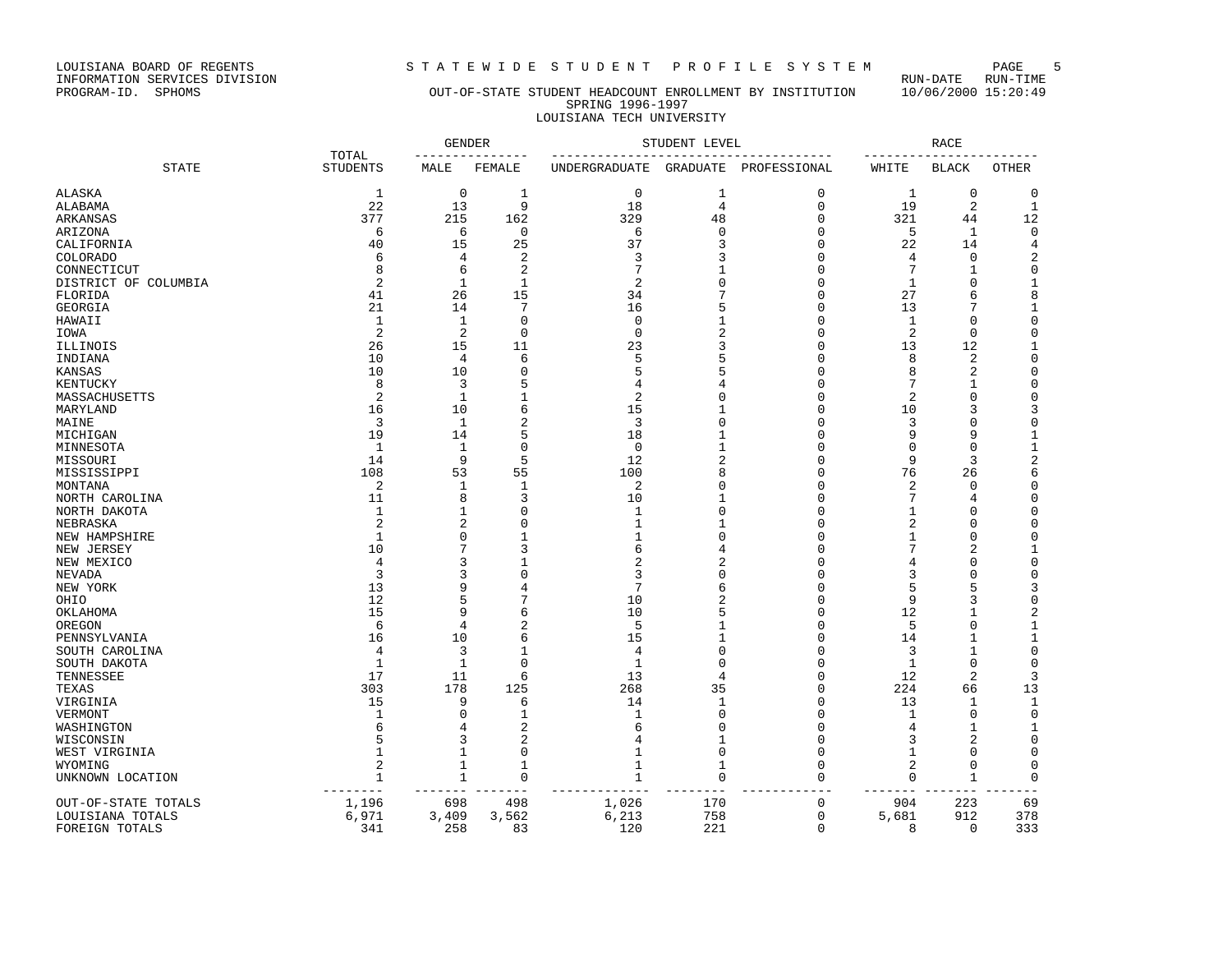LOUISIANA BOARD OF REGENTS STA TEWIDE STUDENT PROFILE SYSTEM PAGE 6<br>INFORMATION SERVICES DIVISION LOUISIANA BOARD OF REGENTS<br>INFORMATION SERVICES DIVISION<br>PROGRAM-ID. SPHOMS

### OUT-OF-STATE STUDENT HEADCOUNT ENROLLMENT BY INSTITUTION 10/06/2000 15:20:49 SPRING 1996-1997 LOUISIANA TECH UNIVERSITY

|                    | TOTAL           | <b>GENDER</b> |             | STUDENT LEVEL |          | RACE         |       |       |       |
|--------------------|-----------------|---------------|-------------|---------------|----------|--------------|-------|-------|-------|
| STATE              | <b>STUDENTS</b> | MALE          | FEMALE      | UNDERGRADUATE | GRADUATE | PROFESSIONAL | WHITE | BLACK | OTHER |
| INSTITUTION TOTALS | ------<br>8,508 |               | 4,365 4,143 | 7,359         | 1,149    |              | 6,593 | 1,135 | 780   |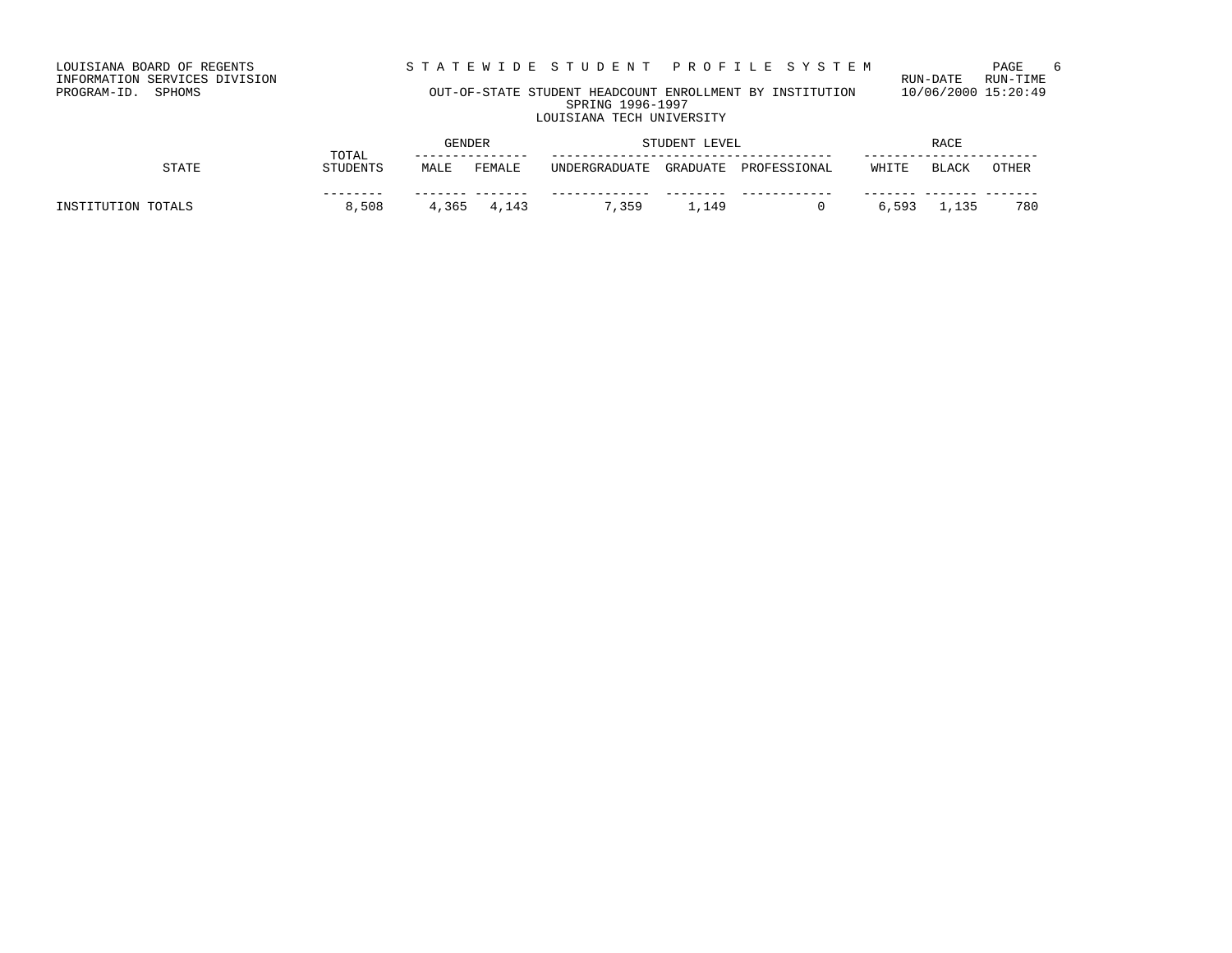LOUISIANA BOARD OF REGENTS STRITE WIDE STUDENT PROFILE SYSTEM PAGE 7<br>INFORMATION SERVICES DIVISION INFORMATION SERVICES DIVISION<br>PROGRAM-ID. SPHOMS

### OUT-OF-STATE STUDENT HEADCOUNT ENROLLMENT BY INSTITUTION 10/06/2000 15:20:49 SPRING 1996-1997 MCNEESE STATE UNIVERSITY

|                     |                          | <b>GENDER</b>  |              |                | STUDENT LEVEL |              |                | <b>RACE</b>  |              |
|---------------------|--------------------------|----------------|--------------|----------------|---------------|--------------|----------------|--------------|--------------|
| <b>STATE</b>        | TOTAL<br><b>STUDENTS</b> | MALE           | FEMALE       | UNDERGRADUATE  | GRADUATE      | PROFESSIONAL | WHITE          | <b>BLACK</b> | <b>OTHER</b> |
| ALASKA              |                          | $\mathbf 0$    | 1            | 0              | 1             | $\Omega$     | 1              | $\Omega$     | 0            |
| ALABAMA             |                          | $\overline{2}$ | 2            | 3              |               | $\Omega$     | 1              | 3            | 0            |
| ARKANSAS            |                          |                |              | 6              |               | O            |                | U            | $\Omega$     |
| ARIZONA             |                          |                |              | 6              |               |              |                | U            | $\Omega$     |
| CALIFORNIA          | 15                       |                |              | 12             |               |              |                |              |              |
| <b>COLORADO</b>     |                          |                |              | 5              |               |              |                | O            |              |
| CONNECTICUT         |                          |                |              | O              |               |              |                | U            | $\Omega$     |
| FLORIDA             |                          |                |              |                |               |              |                | O            | $\Omega$     |
| <b>GEORGIA</b>      |                          |                |              |                |               |              |                | 1            | $\Omega$     |
| IDAHO               |                          |                |              |                |               |              |                | U            | O            |
| ILLINOIS            |                          |                |              | 4              |               |              |                |              |              |
| INDIANA             |                          | 2              |              |                |               |              |                | O            | $\Omega$     |
| KANSAS              |                          | 3              |              | 8              |               |              | 9              | O            | 0            |
| KENTUCKY            |                          | $\bigcap$      |              |                |               |              |                | O            | $\Omega$     |
| MASSACHUSETTS       |                          |                |              | 0              |               |              |                | U            | $\Omega$     |
| MARYLAND            |                          |                | $\mathbf{1}$ | O              |               |              |                | Ω            | $\Omega$     |
| MICHIGAN            |                          |                |              |                |               |              |                | 1            | $\Omega$     |
| MINNESOTA           |                          |                |              | 3              |               |              |                | $\Omega$     | $\Omega$     |
| MISSOURI            |                          | $\Omega$       |              | 2              |               |              | 3              | $\Omega$     | $\Omega$     |
| MISSISSIPPI         | 19                       | 12             |              | 17             |               |              | 9              | 10           | $\Omega$     |
| NORTH CAROLINA      |                          | $\mathbf 0$    |              | 0              |               |              |                | $\Omega$     | $\mathbf 0$  |
| NEW JERSEY          |                          |                | $\Omega$     | 1              |               |              |                | Ω            | $\Omega$     |
| NEW MEXICO          | 2                        |                |              | $\mathbf 1$    |               |              | $\overline{c}$ | 0            | $\Omega$     |
| NEW YORK            | 13                       | 6              |              | 10             |               |              | 11             | 1            |              |
| OHIO                |                          | $\Omega$       |              | 1              |               |              | 1              | 0            | $\Omega$     |
| OKLAHOMA            |                          |                | $\Omega$     | $\mathbf{1}$   |               |              | -1             | U            | $\Omega$     |
| OREGON              |                          | $\cap$         |              |                |               |              |                | U            | $\Omega$     |
| PENNSYLVANIA        |                          |                |              | 3              |               |              |                | Ω            |              |
| RHODE ISLAND        |                          |                | $\Omega$     | 1              |               |              |                | U            | $\Omega$     |
| SOUTH CAROLINA      |                          | 5              | $\Omega$     | $\overline{a}$ |               |              | 4              | 1            | $\Omega$     |
| TENNESSEE           |                          | $\mathbf 0$    | $\mathbf{1}$ | 1              | U             |              | 1              | 0            | $\mathbf 0$  |
| TEXAS               | 357                      | 181            | 176          | 333            | 24            | U            | 263            | 77           | 17           |
| UTAH                |                          | $\Omega$       | $\mathbf{1}$ | 1              | $\Omega$      |              | 1              | $\Omega$     | $\Omega$     |
| VIRGINIA            |                          |                | $\Omega$     |                |               |              | -1             | O            | 0            |
| WASHINGTON          |                          |                | $\Omega$     | 2              |               |              | 2              | 1            | $\Omega$     |
| WISCONSIN           |                          |                | $\Omega$     |                | U             |              |                | $\Omega$     | 0            |
| UNKNOWN LOCATION    |                          | $\mathbf{1}$   | $\Omega$     |                | O             |              | $\Omega$       | $\Omega$     | 1            |
| OUT-OF-STATE TOTALS | 498                      | 251            | 247          | 443            | 55            | 0            | 374            | 99           | 25           |
| LOUISIANA TOTALS    | 6,825                    | 2,655          | 4,170        | 5,791          | 1,034         | 0            | 5,658          | 1,016        | 151          |
| FOREIGN TOTALS      | 107                      | 59             | 48           | 79             | 28            | 0            | 3              | 0            | 104          |
| INSTITUTION TOTALS  | 7,430                    | $---$<br>2,965 | 4,465        | 6,313          | 1,117         | 0            | 6,035          | 1,115        | 280          |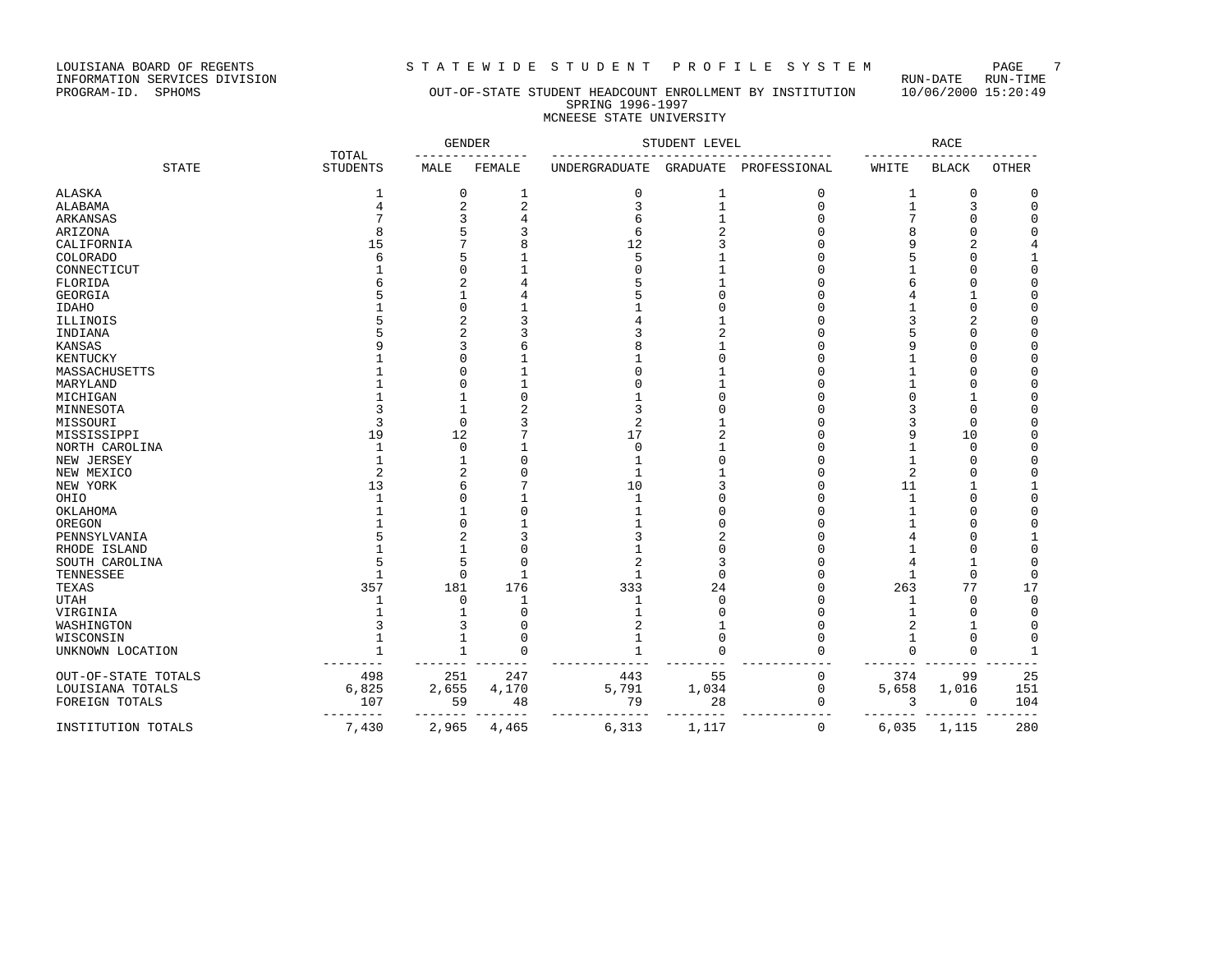LOUISIANA BOARD OF REGENTS STRITEWIDE STUDENT PROFILE SYSTEM PAGE 8<br>INFORMATION SERVICES DIVISION LOUISIANA BOARD OF REGENTS<br>INFORMATION SERVICES DIVISION<br>PROGRAM-ID. SPHOMS

### OUT-OF-STATE STUDENT HEADCOUNT ENROLLMENT BY INSTITUTION 10/06/2000 15:20:49 SPRING 1996-1997 NICHOLLS STATE UNIVERSITY

|                      | TOTAL           | <b>GENDER</b> |          |                      | STUDENT LEVEL   |              |          | <b>RACE</b>  |              |
|----------------------|-----------------|---------------|----------|----------------------|-----------------|--------------|----------|--------------|--------------|
| <b>STATE</b>         | <b>STUDENTS</b> | MALE          | FEMALE   | <b>UNDERGRADUATE</b> | <b>GRADUATE</b> | PROFESSIONAL | WHITE    | <b>BLACK</b> | OTHER        |
| ALABAMA              | 6               | 5             |          | 6                    | 0               | 0            | 2        | 4            | 0            |
| ARKANSAS             |                 |               |          | ζ                    |                 | U            |          | 2            | $\Omega$     |
| ARIZONA              | 2               |               |          | 2                    |                 |              |          | Ω            |              |
| CALIFORNIA           | 16              |               |          | 14                   |                 |              | 11       |              |              |
| DISTRICT OF COLUMBIA |                 |               |          | 1                    |                 |              |          |              |              |
| FLORIDA              |                 |               |          | 6                    |                 | Λ            |          |              |              |
| <b>GEORGIA</b>       | 10              |               |          | 10                   |                 |              | 10       |              |              |
| IOWA                 |                 |               |          | $\cap$               |                 |              |          |              |              |
| ILLINOIS             |                 |               |          |                      |                 |              |          |              |              |
| KANSAS               |                 |               |          |                      |                 |              |          |              |              |
| MASSACHUSETTS        |                 |               |          |                      |                 |              |          |              |              |
| MICHIGAN             |                 |               |          |                      |                 |              |          | 2            |              |
| MINNESOTA            |                 |               |          |                      |                 |              |          |              | $\Omega$     |
| MISSOURI             |                 | $\Omega$      |          |                      |                 |              |          |              |              |
| MISSISSIPPI          | 14              | 11            |          | 14                   |                 |              |          |              | ∩            |
| NORTH CAROLINA       |                 |               |          | $\overline{c}$       |                 |              |          |              | $\Omega$     |
| NEW JERSEY           |                 |               |          |                      |                 |              |          |              |              |
| NEW MEXICO           |                 |               |          |                      |                 |              |          |              | $\Omega$     |
| NEW YORK             |                 |               |          |                      |                 |              |          |              |              |
| OHIO                 |                 |               |          |                      |                 |              |          |              |              |
| OKLAHOMA             |                 |               |          |                      |                 |              |          |              |              |
| OREGON               |                 |               |          |                      |                 |              |          |              | ∩            |
| PENNSYLVANIA         |                 |               |          |                      |                 |              |          |              |              |
| RHODE ISLAND         |                 |               |          |                      |                 |              |          |              |              |
| SOUTH CAROLINA       |                 |               | 2        |                      |                 |              |          | U            | $\Omega$     |
| SOUTH DAKOTA         |                 |               | 2        |                      |                 |              |          |              |              |
| TEXAS                | 80              | 42            | 38       | 77                   |                 |              | 59       | 11           | 10           |
| VIRGINIA             |                 |               |          |                      |                 |              |          | 0            | $\mathbf{1}$ |
| WASHINGTON           |                 |               | $\Omega$ |                      |                 | Λ            |          | 0            | $\Omega$     |
| WISCONSIN            |                 | -1            | 0        |                      | U               |              |          | 0            | $\Omega$     |
| OUT-OF-STATE TOTALS  | 180             | 93            | 87       | 167                  | 13              | 0            | 128      | 36           | 16           |
| LOUISIANA TOTALS     | 6,385           | 2,348         | 4,037    | 5,605                | 780             | 0            | 5,186    | 961          | 238          |
| FOREIGN TOTALS       | 162             | 106           | 56       | 116                  | 46              | O            | $\Omega$ | 0            | 162          |
| INSTITUTION TOTALS   | 6,727           | 2,547         | 4,180    | 5,888                | 839             | 0            | 5,314    | 997          | 416          |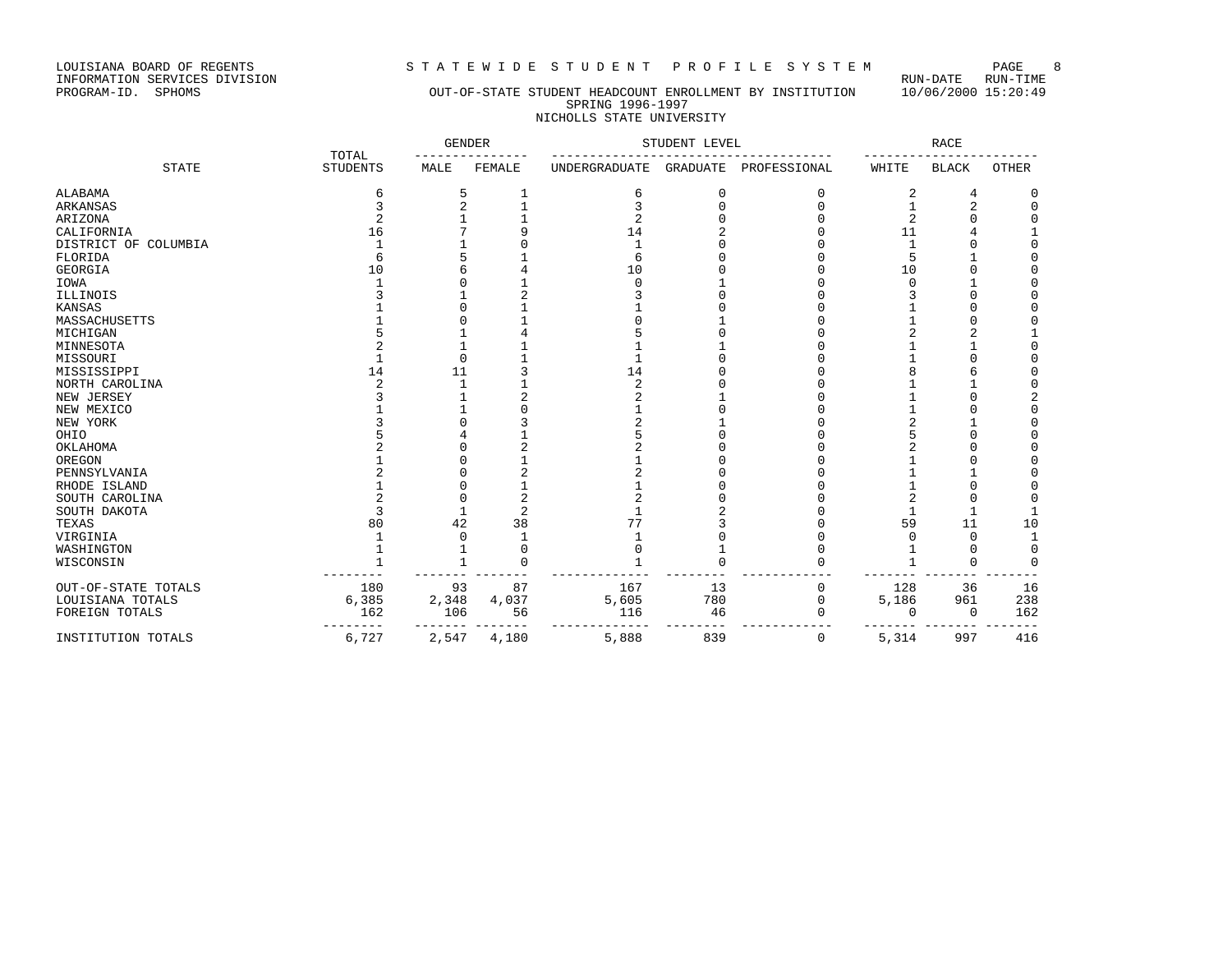LOUISIANA BOARD OF REGENTS STRITEWIDE STUDENT PROFILE SYSTEM PAGE 9<br>INFORMATION SERVICES DIVISION LOUISIANA BOARD OF REGENTS<br>INFORMATION SERVICES DIVISION<br>PROGRAM-ID. SPHOMS

### OUT-OF-STATE STUDENT HEADCOUNT ENROLLMENT BY INSTITUTION 10/06/2000 15:20:49 SPRING 1996-1997 UNIVERSITY OF LA. IN MONROE

|                      |                          |                | <b>GENDER</b>  |                      | STUDENT LEVEL  |              |                | <b>RACE</b>  |              |
|----------------------|--------------------------|----------------|----------------|----------------------|----------------|--------------|----------------|--------------|--------------|
| <b>STATE</b>         | TOTAL<br><b>STUDENTS</b> | MALE           | FEMALE         | <b>UNDERGRADUATE</b> | GRADUATE       | PROFESSIONAL | WHITE          | <b>BLACK</b> | OTHER        |
| ALASKA               | 3                        | 3              | 0              | 3                    | $\mathbf 0$    | 0            | 2              | 0            | 1            |
| ALABAMA              | 8                        | 4              | 4              | 8                    | $\Omega$       | $\mathbf 0$  | 7              | $\mathbf{1}$ | $\mathbf 0$  |
| ARKANSAS             | 138                      | 50             | 88             | 101                  | 37             | $\mathbf 0$  | 113            | 25           | $\mathbf 0$  |
| ARIZONA              | 2                        | 0              | $\overline{c}$ | 2                    | $\Omega$       | 0            | 1              | 1            | $\mathsf 0$  |
| CALIFORNIA           | 22                       | 8              | 14             | 20                   | 2              | O            | 14             | 5            | 3            |
| <b>COLORADO</b>      | $\overline{2}$           | $\Omega$       | $\overline{c}$ | 2                    | $\Omega$       | $\Omega$     | 2              | 0            | $\mathsf 0$  |
| DISTRICT OF COLUMBIA | $\mathbf{1}$             | $\mathbf{1}$   | $\mathbf 0$    | $\mathbf{1}$         | $\Omega$       | O            | 0              | $\mathbf{1}$ | $\mathsf 0$  |
| DELAWARE             | $\mathbf{1}$             | $\mathbf{1}$   | $\mathbf 0$    | $\mathbf{1}$         | $\mathbf 0$    | O            | 1              | $\Omega$     | $\mathsf 0$  |
| FLORIDA              | 34                       | 13             | 21             | 23                   | 11             | 0            | 26             | 6            | 2            |
| GEORGIA              | 9                        | 8              | 1              | 7                    | $\overline{a}$ | U            | 8              | 1            | $\mathbf 0$  |
| IOWA                 | 6                        | 3              | 3              | 3                    | 3              | O            | 6              | $\Omega$     | $\mathbf 0$  |
| ILLINOIS             | 12                       | 3              | ç              | 11                   |                | 0            |                | 2            | 2            |
| INDIANA              | $\mathbf{1}$             | $\Omega$       | 1              | $\mathbf{1}$         | U              | O            | n              | 1            | $\mathsf 0$  |
| KANSAS               |                          | 1              | $\mathbf{1}$   | $\overline{c}$       | $\cap$         | O            | O              | $\mathbf{1}$ | $\mathbf{1}$ |
| KENTUCKY             |                          | $\overline{2}$ | 3              |                      | 4              | O            | 5              | 0            | $\mathsf 0$  |
| MASSACHUSETTS        |                          | 1              | $\mathbf{1}$   | U                    | $\overline{2}$ | O            | $\overline{c}$ | $\Omega$     | $\mathbf 0$  |
| MARYLAND             |                          | 1              | 5              | 6                    | $\Omega$       | O            | 6              | 0            | $\mathsf 0$  |
| MAINE                |                          | 1              | $\mathbf{1}$   |                      | $\Omega$       | O            | 2              | 0            | $\mathbf 0$  |
| MICHIGAN             |                          | 2              | $\overline{c}$ | 3                    | 1              | O            | 3              | 1            | $\mathsf 0$  |
| MINNESOTA            |                          | $\mathbf{1}$   | $\mathbf{1}$   | $\overline{a}$       | $\Omega$       | O            | 1              | 1            | $\mathbf 0$  |
| MISSOURI             | 7                        | 5              | $\overline{2}$ | 6                    | 1              | N            | 5              | 1            | 1            |
| MISSISSIPPI          | 110                      | 45             | 65             | 89                   | 21             | O            | 82             | 27           | 1            |
| MONTANA              | 2                        | 2              | $\Omega$       | $\overline{2}$       | 0              | O            | 2              | Ω            | $\mathsf 0$  |
| NORTH CAROLINA       |                          | $\Omega$       | $\overline{c}$ | $\mathbf{1}$         | 1              | O            | $\overline{2}$ | Ω            | $\mathbf 0$  |
| NEBRASKA             |                          | 3              | 3              | 5                    | 1              | 0            | 6              | 0            | $\mathsf 0$  |
| NEW HAMPSHIRE        |                          |                | 1              |                      | $\Omega$       | O            | 2              | 0            | $\mathsf 0$  |
| NEW JERSEY           |                          | $\Omega$       |                | C                    |                | O            |                | $\Omega$     | $\mathbf 0$  |
| NEW MEXICO           |                          | 1              | $\Omega$       |                      | $\cap$         | O            | -1             | Ω            | 0            |
| NEVADA               |                          | O              | 2              |                      | O              | N            | 2              | 0            | 0            |
| NEW YORK             | $\mathsf{Q}$             | 8              | 1              |                      |                | O            | q              | $\Omega$     | $\mathsf 0$  |
| OHIO                 | 10                       | 6              | 4              |                      |                | O            |                | 1            | 0            |
| OKLAHOMA             | 7                        | 5              | 2              |                      | n              | U            | 5              | 2            | $\mathbf 0$  |
| OREGON               |                          | 1              | 1              |                      | $\Omega$       | O            |                | 0            | $\mathbf{1}$ |
| PENNSYLVANIA         |                          | 3              | 4              | 6                    |                | O            |                | 0            | $\mathsf 0$  |
| SOUTH CAROLINA       |                          | 6              | $\mathbf{1}$   | 7                    | $\Omega$       | O            | 3              | 3            | $\mathbf{1}$ |
| TENNESSEE            | 5                        | 3              | $\overline{2}$ | $\overline{4}$       | $\mathbf{1}$   | O            | 4              | $\Omega$     | 1            |
| TEXAS                | 91                       | 45             | 46             | 79                   | 12             | O            | 62             | 27           | $\sqrt{2}$   |
| <b>UTAH</b>          |                          | 3              | $\overline{c}$ | 2                    | 3              | $\Omega$     | 5              | $\Omega$     | $\mathbf 0$  |
| VIRGINIA             |                          | 5              | 3              |                      | 1              | O            | 5              | 1            | 2            |
| VERMONT              |                          | $\Omega$       | 1              | -1                   | $\cap$         | N            |                | Ω            | $\mathsf 0$  |
| WASHINGTON           |                          | 3              | 1              | ς                    |                | O            | 3              |              | $\mathbf 0$  |
| WISCONSIN            |                          | 2              | 0              | 2                    | $\Omega$       | $\Omega$     | 1              | $\Omega$     | 1            |
| WEST VIRGINIA        |                          | 1              | 3              | 2                    | 2              | O            | 4              | O            | $\mathsf 0$  |
| UNKNOWN LOCATION     | 9                        | 6              | 3              | 9                    | $\Omega$       | $\Omega$     | $\overline{2}$ | 1            | 6            |
| OUT-OF-STATE TOTALS  | 566                      | 257            | 309            | 448                  | 118            | 0            | 431            | 110          | 25           |
| LOUISIANA TOTALS     | 9,837                    | 3,783          | 6,054          | 8,823                | 1,014          | 0            | 7,088          | 2,348        | 401          |
| FOREIGN TOTALS       | 233                      | 138            | 95<br>$-$      | 110                  | 123            | 0            | 0              | 0            | 233          |
| INSTITUTION TOTALS   | 10,636                   | 4,178          | 6,458          | 9,381                | 1,255          | 0            | 7,519          | 2,458        | 659          |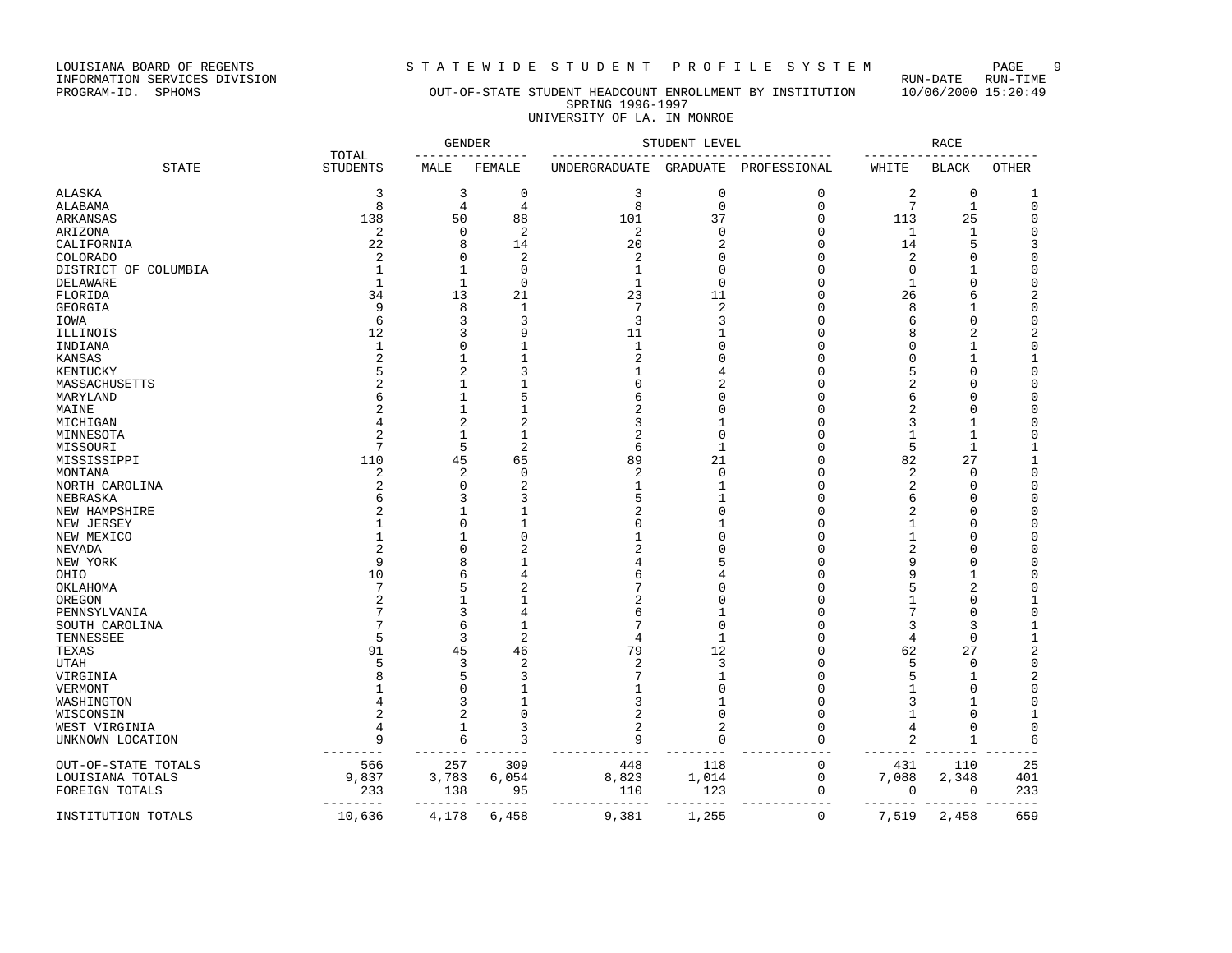LOUISIANA BOARD OF REGENTS STRITEWIDE STUDENT PROFILE SYSTEM PAGE 10<br>INFORMATION SERVICES DIVISION LOUISIANA BOARD OF REGENTS<br>INFORMATION SERVICES DIVISION<br>PROGRAM-ID. SPHOMS

### OUT-OF-STATE STUDENT HEADCOUNT ENROLLMENT BY INSTITUTION 10/06/2000 15:20:49 SPRING 1996-1997 NORTHWESTERN STATE UNIVERSITY

|                           |                          |                   | <b>GENDER</b> |                                | STUDENT LEVEL  |              |             | <b>RACE</b>      |                            |
|---------------------------|--------------------------|-------------------|---------------|--------------------------------|----------------|--------------|-------------|------------------|----------------------------|
| <b>STATE</b>              | TOTAL<br><b>STUDENTS</b> | MALE              | FEMALE        | UNDERGRADUATE                  | GRADUATE       | PROFESSIONAL | WHITE       | <b>BLACK</b>     | <b>OTHER</b>               |
| ALASKA                    | 3                        | 1                 | $\sqrt{2}$    | 3                              | $\Omega$       | $\mathbf{0}$ | $\sqrt{2}$  | 1                | $\Omega$                   |
| ALABAMA                   | 4                        | 3                 | $\mathbf{1}$  | 4                              | $\Omega$       | $\mathbf{0}$ | 3           | $\mathbf{1}$     | $\mathbf 0$                |
| ARKANSAS                  | 21                       | 9                 | 12            | 16                             | 5              | $\mathbf{0}$ | 13          | 7                | 1                          |
| ARIZONA                   | 7                        | 3                 | 4             | 7                              | $\Omega$       | $\mathbf{0}$ | 6           | $\Omega$         | $\mathbf{1}$               |
| CALIFORNIA                | 32                       | 17                | 15            | 31                             |                | $\Omega$     | 22          | 8                | $\sqrt{2}$                 |
| <b>COLORADO</b>           | 5                        | $\overline{2}$    | 3             | 5                              |                | $\mathbf 0$  | 4           | 1                | $\mathsf 0$                |
| CONNECTICUT               |                          | $\mathbf 0$       | $\mathbf{1}$  | $\mathbf{1}$                   |                | $\Omega$     | 1           | $\Omega$         | $\overline{0}$             |
| DELAWARE                  |                          | $\overline{2}$    | $\mathbf 0$   | $\overline{2}$                 |                | $\Omega$     | 2           | 0                | $\Omega$                   |
| FLORIDA                   | 29                       | 16                | 13            | 25                             |                | $\mathbf 0$  | 25          | $\overline{2}$   | 2                          |
| GEORGIA                   |                          | 1                 | 3             | $\mathbf{1}$                   | 3              | $\Omega$     | 3           | 1                | $\mathsf 0$                |
| HAWAII                    |                          | 0                 | 1             | 1                              |                | $\Omega$     | 1           | 0                | $\Omega$                   |
| IOWA                      |                          | 1                 | 4             | 5                              |                | $\Omega$     | 5           | 0                | 0                          |
| <b>IDAHO</b>              |                          | n                 | 1             |                                | O              | $\Omega$     | 1           | 0                | $\Omega$                   |
| ILLINOIS                  |                          | 6                 | 1             |                                | 3              | $\Omega$     | 7           | 0                | $\Omega$                   |
| INDIANA                   |                          | 0                 | 3             |                                |                | $\Omega$     | 2           | 1                | $\Omega$                   |
| KANSAS                    |                          | 2                 | 2             |                                |                | O            | 3           | 1                | $\Omega$                   |
| KENTUCKY                  |                          | 0                 | 2             | 1                              |                | 0            | 1           | 1                | 0                          |
| MARYLAND                  |                          | 2                 | $\Omega$      |                                | $\Omega$       | $\Omega$     | 1           | 0                | 1                          |
| MAINE                     |                          | n                 | 1             | C                              | -1             | $\Omega$     | 1           | 0                | $\Omega$                   |
| MICHIGAN                  |                          | $\mathbf{1}$      | 3             | 4                              | <sup>0</sup>   | 0            | 3           | 1                | $\Omega$                   |
| MINNESOTA                 |                          | 1                 | 0             | -1                             | U              | $\Omega$     | 1           | 0                | 0                          |
|                           |                          | 7                 | 0             | 5                              |                | $\Omega$     | 6           | 1                | 0                          |
| MISSOURI                  | 29                       | 18                | 11            | 25                             |                | O            | 11          |                  | 2                          |
| MISSISSIPPI               |                          | 1                 | $\Omega$      | $\Omega$                       |                | $\Omega$     | 1           | 16<br>0          | $\mathbf 0$                |
| MONTANA<br>NORTH CAROLINA |                          | 2                 | 4             |                                | $\mathcal{D}$  | $\Omega$     | 4           | $\Omega$         | $\sqrt{2}$                 |
| NORTH DAKOTA              |                          | $\Omega$          |               |                                | $\cap$         | $\Omega$     | 1           | $\Omega$         | $\mathbf 0$                |
| NEBRASKA                  |                          | 3                 | $\cap$        |                                |                | $\Omega$     | 3           | $\Omega$         | $\Omega$                   |
| NEW JERSEY                |                          | 1                 | $\Omega$      | 1                              | <sup>0</sup>   | $\Omega$     | 1           | $\mathbf 0$      | $\mathbf 0$                |
| NEW MEXICO                |                          | $\Omega$          | 3             |                                |                | $\Omega$     | 1           | $\overline{2}$   | $\Omega$                   |
|                           |                          | 1                 | $\Omega$      |                                |                | O            |             | $\Omega$         | $\Omega$                   |
| NEVADA                    |                          | 2                 | 3             | 4                              |                | $\Omega$     | 1<br>3      | $\mathbf{1}$     | 1                          |
| NEW YORK                  | -1                       | 1                 | $\Omega$      | $\mathbf{1}$                   | <sup>0</sup>   | $\Omega$     |             | $\mathbf 0$      | $\mathsf 0$                |
| OHIO                      | 13                       | 8                 | 5             | 13                             |                | $\Omega$     | 1<br>10     | $\overline{2}$   | 1                          |
| OKLAHOMA                  | $\mathbf{1}$             | n                 | $\mathbf{1}$  | $\mathbf{1}$                   | ∩              | $\Omega$     |             | $\Omega$         | $\mathbf 0$                |
| OREGON                    |                          | 1                 |               |                                | <sup>0</sup>   | $\Omega$     | 1<br>2      | $\Omega$         | $\Omega$                   |
| PENNSYLVANIA              |                          | 1                 | $\Omega$      | 1                              | $\Omega$       | $\Omega$     | $\mathbf 0$ | $\Omega$         | 1                          |
| RHODE ISLAND              |                          |                   | $\Omega$      |                                | $\overline{c}$ | $\Omega$     |             |                  |                            |
| SOUTH CAROLINA            | 4                        | 3<br>$\mathbf{1}$ | 3             | $\mathbf{1}$<br>$\overline{2}$ | $\overline{2}$ | U            | 3<br>3      | $\mathbf 0$<br>1 | $\mathsf 0$<br>$\mathbf 0$ |
| TENNESSEE                 |                          |                   |               |                                |                | $\Omega$     |             |                  |                            |
| TEXAS                     | 303                      | 153               | 150           | 281                            | 22             |              | 207         | 65               | 31                         |
| <b>UTAH</b>               | -1                       | 1                 | $\Omega$      | 1                              | $\mathbf 0$    | $\Omega$     | 1           | 0                | $\mathbf 0$                |
| VIRGINIA                  |                          | 6<br>$\mathbf{1}$ | 3             | 6                              | 3<br>2         | $\Omega$     | 9<br>5      | 0                | 0                          |
| WASHINGTON                |                          |                   | 4             | 3                              |                | $\mathbf 0$  |             | 0                | 0                          |
| WISCONSIN                 |                          | 1                 | 2             |                                | 1              | $\Omega$     | 2           | 1                | 0                          |
| WEST VIRGINIA             |                          | 0                 | 1             | 1                              | <sup>0</sup>   | $\Omega$     | 1           | 0                | 0                          |
| UNKNOWN LOCATION          | 2                        | 2                 | $\mathbf 0$   | 2                              |                | $\Omega$     | 1           | 0                | 1                          |
| OUT-OF-STATE TOTALS       | 545                      | 281               | 264           | 484                            | 61             | 0            | 385         | 114              | 46                         |
| LOUISIANA TOTALS          | 8,358                    | 2,739             | 5,619         | 7,337                          | 1,021          | 0            | 5,795       | 1,866            | 697                        |
| FOREIGN TOTALS            | 40                       | 23                | 17            | 30                             | 10             | $\mathbf 0$  | 1           | 0                | 39                         |
|                           |                          |                   | --            | ----                           |                |              | -----       |                  | ---                        |
| INSTITUTION TOTALS        | 8,943                    | 3,043             | 5,900         | 7,851                          | 1,092          | 0            | 6,181       | 1,980            | 782                        |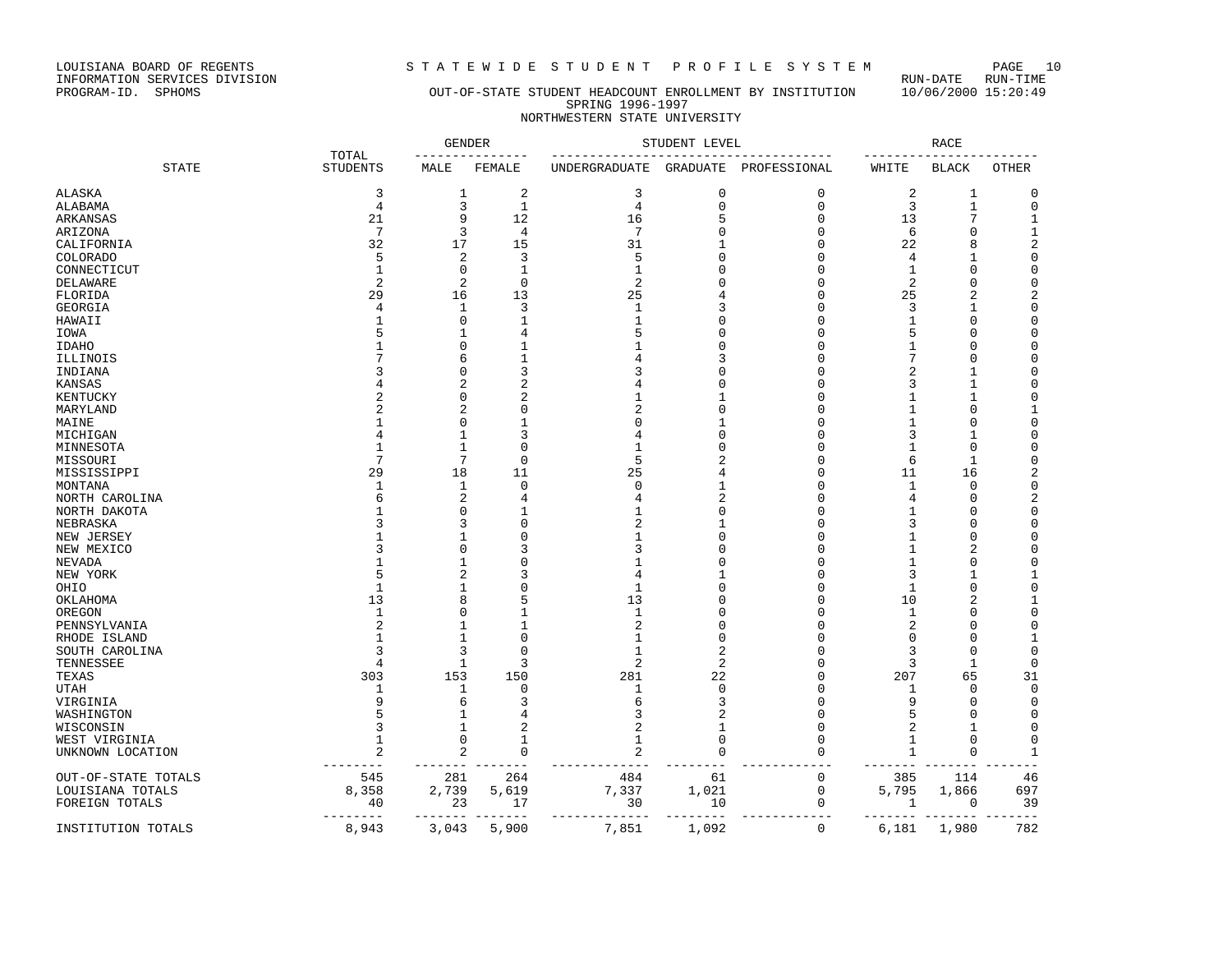LOUISIANA BOARD OF REGENTS<br>INFORMATION SERVICES DIVISION<br>PROGRAM-ID. SPHOMS

# STATEWIDE STUDENT PROFILE SYSTEM PAGE 11<br>RUN-DATE RUN-TIME

#### PROGRAM-ID. SPHOMS OUT-OF-STATE STUDENT HEADCOUNT ENROLLMENT BY INSTITUTION 10/06/2000 15:20:49 SPRING 1996-1997 SOUTHEASTERN LA. UNIVERSITY

|                      |                          | <b>GENDER</b>    |               |                | STUDENT LEVEL |              |             | <b>RACE</b>    |                |
|----------------------|--------------------------|------------------|---------------|----------------|---------------|--------------|-------------|----------------|----------------|
| <b>STATE</b>         | TOTAL<br><b>STUDENTS</b> | MALE             | FEMALE        | UNDERGRADUATE  | GRADUATE      | PROFESSIONAL | WHITE       | <b>BLACK</b>   | OTHER          |
| <b>ALASKA</b>        | 3                        | $\mathbf{1}$     | 2             | 3              | $\mathbf 0$   | $\mathbf 0$  | 3           | $\mathbf 0$    | 0              |
| ALABAMA              | 4                        | 3                | $\mathbf{1}$  | 4              | $\mathbf 0$   | $\Omega$     | 4           | $\mathbf 0$    | $\mathbf 0$    |
| ARKANSAS             | 6                        | 5                | 1             | 3              |               | $\cap$       | 6           | $\mathbf 0$    | 0              |
| ARIZONA              |                          |                  | $\mathbf{1}$  | $\mathbf{1}$   |               | $\cap$       | 2           | $\mathbf 0$    | $\Omega$       |
| CALIFORNIA           | 16                       | 4                | 12            | 13             |               |              | 9           | 3              | 4              |
| <b>COLORADO</b>      | 4                        | 2                | 2             | 3              |               |              | 4           | n              | $\Omega$       |
| CONNECTICUT          |                          |                  | 2             | $\Omega$       |               |              | 2           | $\Omega$       | $\Omega$       |
| DISTRICT OF COLUMBIA |                          |                  |               |                |               |              | 1           | $\Omega$       | $\Omega$       |
| FLORIDA              | 18                       | q                | 9             | 14             |               |              | 17          | $\mathbf 0$    | 1              |
| GEORGIA              | R                        |                  |               | 5              |               |              | 7           | 1              | 0              |
| IOWA                 |                          |                  |               | κ              |               |              | 3           | $\Omega$       | $\Omega$       |
| <b>IDAHO</b>         |                          |                  |               |                |               |              | 1           | $\Omega$       | $\Omega$       |
| ILLINOIS             |                          |                  | 5             | 6              |               |              | 5           | -1             | $\Omega$       |
| INDIANA              |                          |                  | 5             | 3              |               |              | 5           | $\mathbf 0$    | $\Omega$       |
| <b>KANSAS</b>        |                          |                  |               |                |               |              |             | 1              | $\Omega$       |
|                      |                          | 2                | 2             |                |               |              | 4           | $\Omega$       | $\Omega$       |
| KENTUCKY             |                          |                  |               |                |               |              |             | $\Omega$       | 0              |
| MASSACHUSETTS        |                          |                  | O             |                |               |              |             | $\Omega$       |                |
| MARYLAND             |                          |                  |               |                |               |              | 1<br>7      |                | $\Omega$       |
| MICHIGAN             |                          | 3                | 4             |                |               |              |             | $\Omega$       | $\Omega$       |
| MINNESOTA            |                          | $\Omega$         | 1             |                | C             |              | 1           | $\mathbf 0$    | 0              |
| MISSOURI             |                          | 3                | $\mathbf{1}$  | 4              | $\mathbf 0$   |              | 2           | 1              | $\mathbf{1}$   |
| MISSISSIPPI          | 64                       | 17               | 47            | 44             | 20            |              | 52          | 11             |                |
| MONTANA              |                          | 1                | O             |                | $\Omega$      |              | 1           | $\mathbf 0$    | $\Omega$       |
| NORTH CAROLINA       |                          | $\overline{c}$   |               |                |               |              | 6           | $\mathbf 0$    | $\mathbf 0$    |
| NORTH DAKOTA         |                          | ∩                |               |                |               |              | -1          | $\Omega$       | 0              |
| NEBRASKA             |                          |                  | 2             |                |               |              | 2           | ∩              | $\Omega$       |
| NEW JERSEY           |                          |                  |               | 3              |               |              | 4           | n              | 2              |
| NEW MEXICO           |                          |                  |               | $\overline{a}$ |               |              | 2           | $\Omega$       | 0              |
| <b>NEVADA</b>        |                          |                  |               | 2              |               |              | 2           | $\Omega$       | $\Omega$       |
| NEW YORK             |                          |                  |               | 3              |               |              | 3           | $\Omega$       |                |
| OHIO                 |                          |                  | 2             |                |               |              | 2           | $\Omega$       | 0              |
| OKLAHOMA             |                          |                  | 2             | ς              |               |              | 1           | $\Omega$       | $\overline{2}$ |
| OREGON               |                          | ∩                | 2             |                |               |              | 2           | $\Omega$       | 0              |
| PENNSYLVANIA         |                          | 2                | 2             |                |               |              | 3           | n              | 1              |
| SOUTH CAROLINA       |                          | $\Omega$         | 1             |                |               |              | 1           | $\Omega$       | $\mathbf 0$    |
| TENNESSEE            |                          | 3                | $\mathbf{1}$  | 4              |               |              | 3           | 1              |                |
| TEXAS                | 46                       | 14               | 32            | 40             |               |              | 37          | 5              |                |
| VIRGINIA             |                          | -1               | 1             |                |               |              | 2           | $\Omega$       | $\Omega$       |
| VERMONT              |                          | n                |               |                |               |              | 1           | $\Omega$       | $\Omega$       |
| WASHINGTON           |                          | 5                |               |                |               |              | 7           | $\overline{2}$ | $\Omega$       |
| WISCONSIN            |                          | 0                | 4             |                |               | n            | 4           | $\mathbf 0$    | $\mathbf 0$    |
| WEST VIRGINIA        |                          | $\mathbf{1}$     | 0             |                | $\Omega$      | $\cap$       | $\mathbf 1$ | $\mathbf 0$    | $\mathbf 0$    |
| OUT-OF-STATE TOTALS  | 270                      | 103              | 167           | 198            | 72            | $\mathbf 0$  | 227         | 26             | 17             |
| LOUISIANA TOTALS     | 13,876                   | 5,264            | 8,612         | 12,313         | 1,563         | $\mathbf 0$  | 12,171      | 1,374          | 331            |
| FOREIGN TOTALS       | 106<br>$- - - - - - -$   | 68               | 38            | 59             | 47            | $\mathbf 0$  | 0           | 0              | 106            |
| INSTITUTION TOTALS   | 14,252                   | -------<br>5,435 | $-1$<br>8,817 | 12,570         | 1,682         | $\mathbf 0$  | 12,398      | 1,400          | 454            |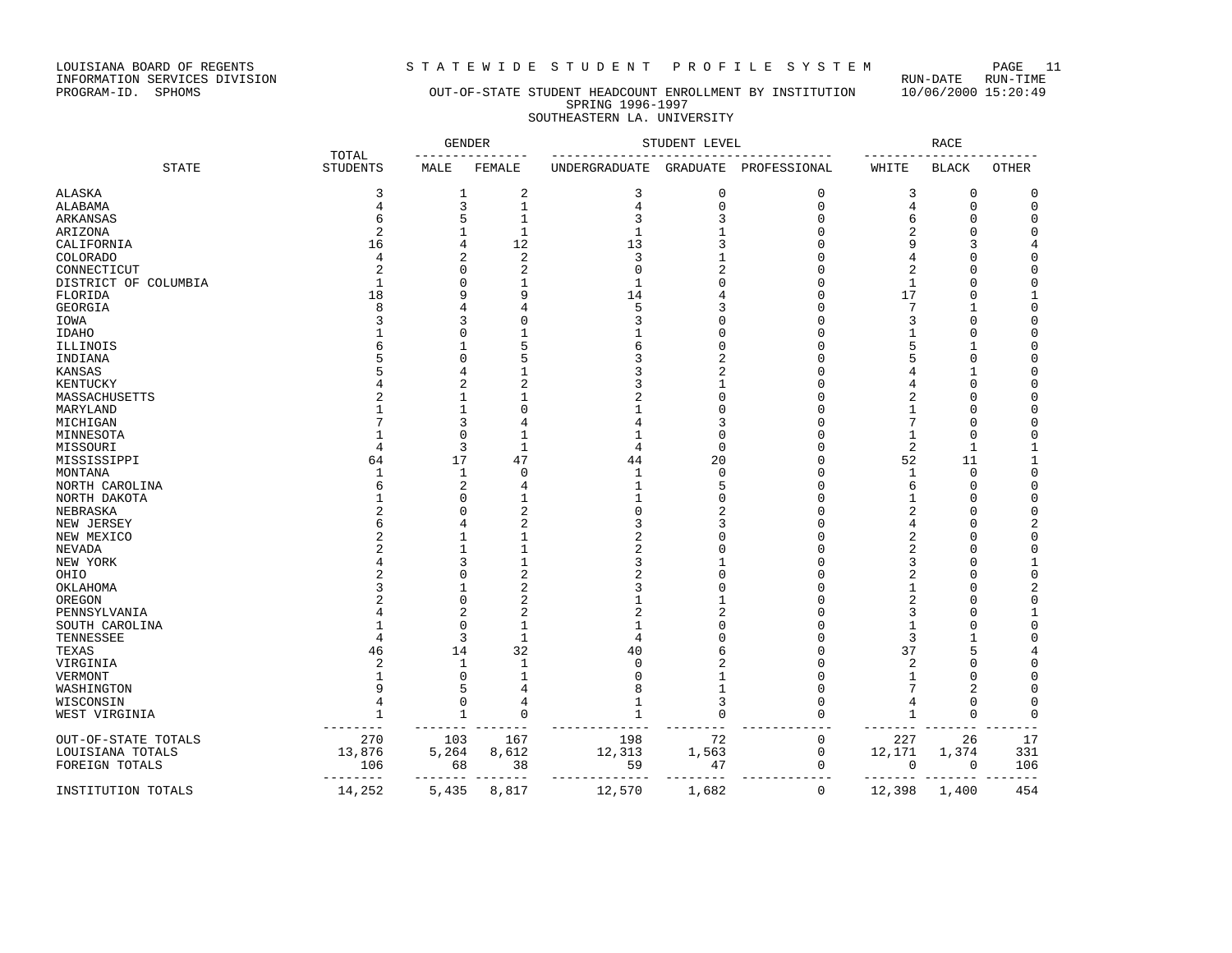LOUISIANA BOARD OF REGENTS<br>INFORMATION SERVICES DIVISION<br>PROGRAM-ID. SPHOMS

# STATEWIDE STUDENT PROFILE SYSTEM PAGE 12<br>RUN-DATE RUN-TIME

### OUT-OF-STATE STUDENT HEADCOUNT ENROLLMENT BY INSTITUTION 10/06/2000 15:20:49 SPRING 1996-1997 UNIVERSITY OF LA. IN LAFAYETTE

|                     |                          | <b>GENDER</b>  |              |                | STUDENT LEVEL   |              |                | <b>RACE</b>  |              |
|---------------------|--------------------------|----------------|--------------|----------------|-----------------|--------------|----------------|--------------|--------------|
| <b>STATE</b>        | TOTAL<br><b>STUDENTS</b> | MALE           | FEMALE       | UNDERGRADUATE  | <b>GRADUATE</b> | PROFESSIONAL | WHITE          | <b>BLACK</b> | <b>OTHER</b> |
| ALASKA              | 2                        | $\mathbf 0$    | 2            | 2              | $\mathbf 0$     | $\mathbf 0$  | $\overline{c}$ | 0            | $\mathbf 0$  |
| ALABAMA             | 9                        | 6              | 3            | 8              | $\mathbf{1}$    | $\mathbf 0$  | 5              | 3            | $\mathbf 1$  |
| ARKANSAS            |                          | 3              | 2            | 3              | $\overline{2}$  | $\Omega$     | 5              | $\Omega$     | $\mathbf 0$  |
| ARIZONA             | 5                        | $\Omega$       | 5            | $\overline{4}$ |                 | $\cap$       | 4              | $\Omega$     | 1            |
| CALIFORNIA          | 19                       | 10             | 9            | 15             |                 | n            | 10             | 6            | 3            |
| COLORADO            | 3                        | $\overline{c}$ |              | 3              |                 | n            | 1              | 2            | $\Omega$     |
| CONNECTICUT         | $\mathbf{1}$             | -1             | O            | 1              |                 | C            | 1              | $\Omega$     | $\Omega$     |
| FLORIDA             | 10                       |                | 5            | 9              |                 | ſ            | 8              | $\mathbf{1}$ |              |
| GEORGIA             | 11                       |                |              | 8              |                 | ſ            |                | 3            | $\Omega$     |
| HAWAII              | $\mathbf{1}$             |                | Ω            | 1              |                 | ſ            | 1              | 0            | 0            |
|                     |                          |                |              | 2              |                 |              |                | $\mathbf{1}$ | $\mathbf 0$  |
| IOWA                |                          |                | $\mathbf{1}$ | U              |                 |              |                | $\Omega$     | $\Omega$     |
| IDAHO               |                          |                | 2            |                |                 |              |                |              | $\Omega$     |
| ILLINOIS            |                          | 3              |              |                |                 | ſ            | 4              | -1           |              |
| INDIANA             |                          | 2              |              |                |                 |              |                | $\mathbf{1}$ | 2            |
| KANSAS              |                          |                |              | 5              |                 | ſ            | 6              | $\Omega$     | 0            |
| KENTUCKY            |                          |                | 3            | ς              |                 | C            | 3              | U            | $\Omega$     |
| MASSACHUSETTS       |                          |                | 2            |                |                 | C            | 2              | $\Omega$     |              |
| MARYLAND            |                          | 3              | 2            | 2              |                 | ſ            | 4              | $\Omega$     | 1            |
| MICHIGAN            |                          |                | 2            | ς              |                 |              | 3              | C            | 0            |
| MINNESOTA           |                          | n              | 2            | 1              |                 | n            | 2              | $\Omega$     | 0            |
| MISSOURI            | 10                       | 7              | 3            | 7              |                 | ſ            | 7              | 3            | $\Omega$     |
| MISSISSIPPI         | 18                       | 7              | 11           | 13             |                 | ſ            | 13             | 5            | O            |
| MONTANA             |                          |                | 0            | 1              |                 | n            | 1              | $\Omega$     | $\Omega$     |
| NORTH CAROLINA      |                          |                | 3            | 4              |                 |              | 6              | -1           | $\Omega$     |
| NEBRASKA            |                          | 2              |              | 2              |                 | n            | $\overline{c}$ | 0            | 0            |
| NEW JERSEY          |                          | 4              | N            | 4              |                 | ſ            | 3              | -1           | $\Omega$     |
| NEW MEXICO          |                          | 1              | $\mathbf{1}$ | $\overline{2}$ |                 | C            | 1              | $\mathbf{1}$ | $\Omega$     |
| NEVADA              | $\mathbf{1}$             | $\mathbf{1}$   | $\Omega$     | $\mathbf{1}$   |                 | C            | 1              | $\mathbf 0$  | $\mathbf 0$  |
| NEW YORK            | 18                       | 11             |              | 11             |                 | ſ            | 14             | 2            | 2            |
| OHIO                |                          | 3              |              | 2              |                 | ſ            | 3              | U            | 0            |
| OKLAHOMA            |                          | 6              |              |                |                 | n            | 8              | 0            |              |
| OREGON              |                          | 3              | Ω            | ς              |                 |              | 3              | $\Omega$     | $\mathbf 0$  |
| PENNSYLVANIA        |                          | 2              | 2            | ς              |                 | n            |                | O            | 0            |
| RHODE ISLAND        |                          |                | 0            |                |                 |              |                | $\Omega$     | $\Omega$     |
| SOUTH CAROLINA      |                          | 1              | 3            |                |                 |              |                | $\Omega$     | $\Omega$     |
| SOUTH DAKOTA        |                          | $\Omega$       | 2            | 2              |                 | C            | 2              | <sup>0</sup> | 0            |
| TENNESSEE           |                          | $\overline{2}$ | 1            | $\overline{2}$ |                 | ſ            | 3              | $\mathbf 0$  | O            |
| TEXAS               | 87                       | 50             | 37           | 81             |                 | n            | 61             | 19           | 7            |
| UTAH                |                          | $\Omega$       | $\mathbf{1}$ |                |                 |              | -1             | $\mathbf 0$  | $\mathbf 0$  |
| VIRGINIA            |                          | 7              | $\mathbf{1}$ | ς              | 5               | C            | 6              | $\Omega$     | 2            |
| VERMONT             |                          | $\mathbf 0$    | 1            | $\Omega$       |                 | $\Omega$     | 1              | $\Omega$     | 0            |
| WASHINGTON          | 3                        | 2              | $\mathbf{1}$ | 2              | -1              | n            | 3              | 0            | 0            |
| UNKNOWN LOCATION    | 3                        | $\overline{2}$ | $\mathbf{1}$ | 3              | $\Omega$        | $\cap$       | $\Omega$       | $\Omega$     | 3            |
|                     |                          |                |              |                |                 |              |                |              |              |
| OUT-OF-STATE TOTALS | 295                      | 165            | 130          | 233            | 62              | $\mathbf 0$  | 220            | 50           | 25           |
| LOUISIANA TOTALS    | 14,686                   | 6,107          | 8,579        | 13,578         | 1,108           | 0            | 11,026         | 2,907        | 753          |
| FOREIGN TOTALS      | 536                      | 380            | 156          | 259            | 277             | 0            | 0              | 0            | 536          |
| INSTITUTION TOTALS  | 15,517                   | 6,652          | 8,865        | 14,070         | 1,447           | 0            | 11,246         | 2,957        | 1,314        |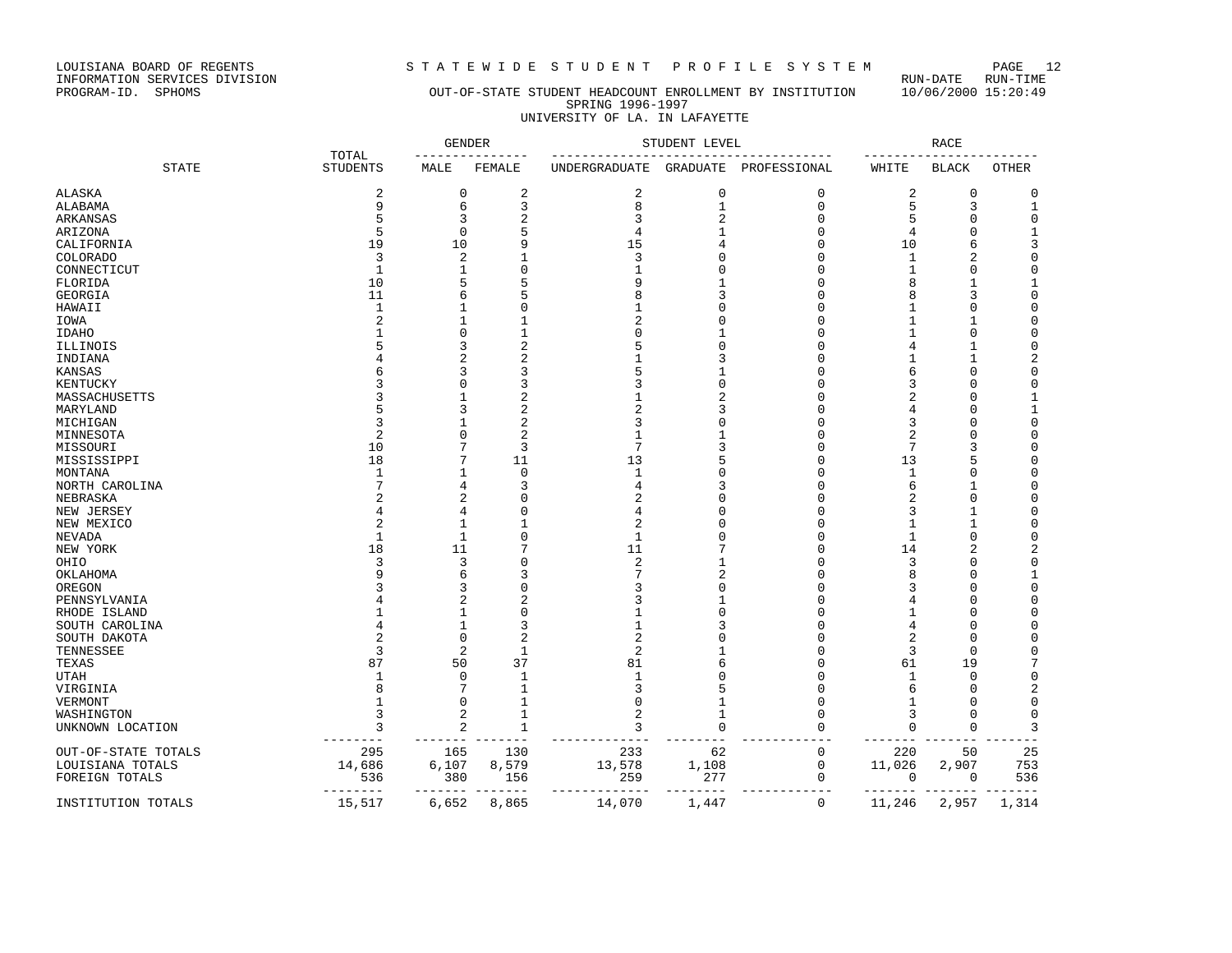LOUISIANA BOARD OF REGENTS STRITEWIDE STUDENT PROFILE SYSTEM PAGE 13<br>INFORMATION SERVICES DIVISION

LOUISIANA BOARD OF REGENTS<br>INFORMATION SERVICES DIVISION<br>PROGRAM-ID. SPHOMS

### OUT-OF-STATE STUDENT HEADCOUNT ENROLLMENT BY INSTITUTION 10/06/2000 15:20:49 SPRING 1996-1997 L.S.U. AT ALEXANDRIA

|                     | TOTAL    | <b>GENDER</b> |        |               | STUDENT LEVEL |              |       | RACE  |       |
|---------------------|----------|---------------|--------|---------------|---------------|--------------|-------|-------|-------|
| STATE               | STUDENTS | MALE          | FEMALE | UNDERGRADUATE | GRADUATE      | PROFESSIONAL | WHITE | BLACK | OTHER |
| DELAWARE            |          |               |        |               |               |              |       |       |       |
| INDIANA             |          |               |        |               |               |              |       |       |       |
| MAINE               |          |               |        |               |               |              |       |       |       |
| MICHIGAN            |          |               |        |               |               |              |       |       |       |
| NORTH CAROLINA      |          |               |        |               |               |              |       |       |       |
| OKLAHOMA            |          |               |        |               |               |              |       |       |       |
| TEXAS               |          |               |        |               |               |              |       |       |       |
| VIRGINIA            |          |               |        |               |               |              |       |       |       |
| UNKNOWN LOCATION    |          |               |        |               |               |              |       |       |       |
| OUT-OF-STATE TOTALS | 14       |               |        | 14            |               |              | 12    | ◠     |       |
| LOUISIANA TOTALS    | 2,201    | 599           | 1,602  | 2,201         |               |              | 1,831 | 303   | 67    |
| FOREIGN TOTALS      |          |               |        |               |               |              |       |       |       |
| INSTITUTION TOTALS  | 2,217    | 607           | 1,610  | 2,217         |               |              | 1,844 | 306   | 67    |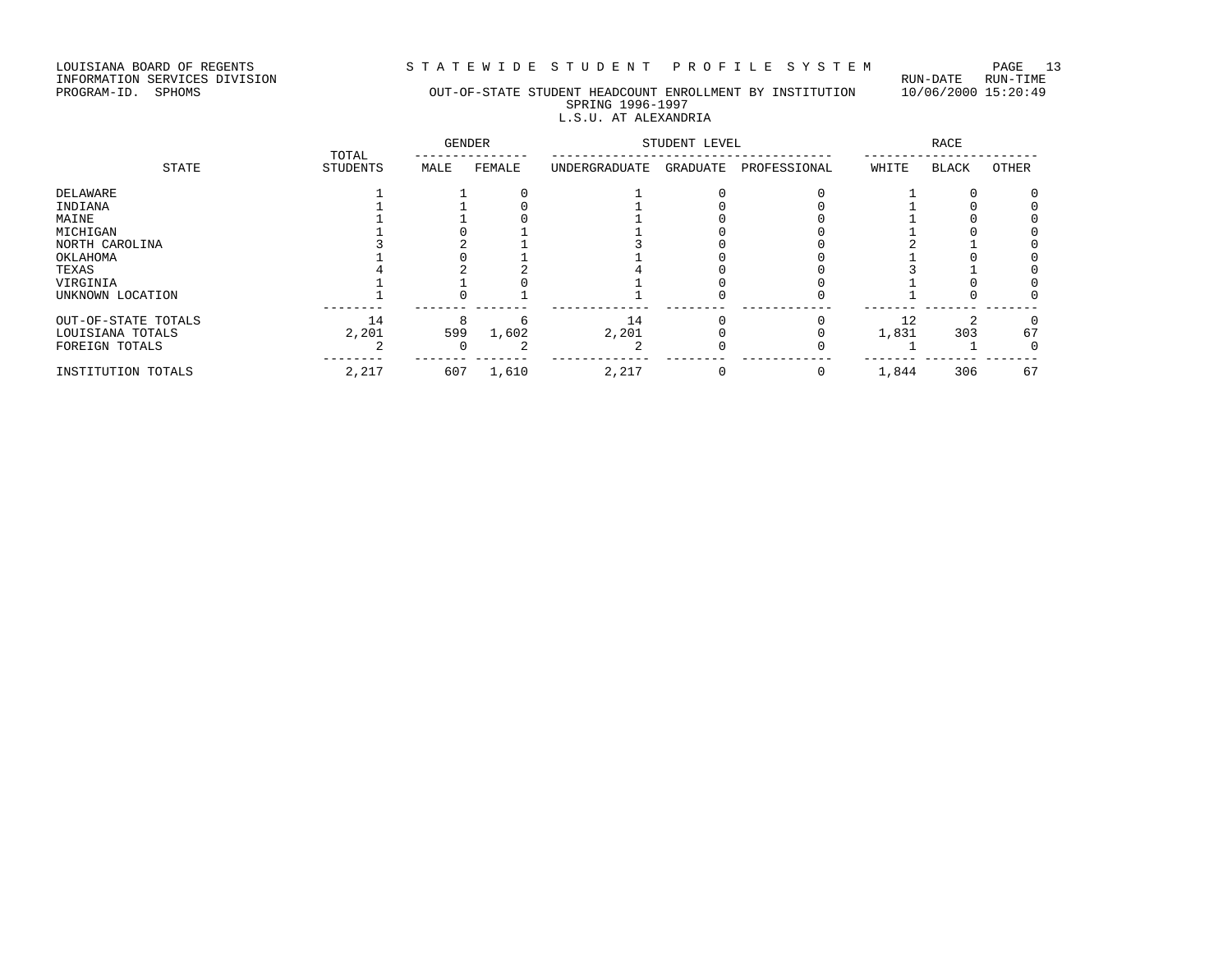LOUISIANA BOARD OF REGENTS STATEWIDE STUDENT PROFILE SYSTEM PAGE 14<br>INFORMATION SERVICES DIVISION INFORMATION SERVICES DIVISION RUN-DATE RUN-TIME

## PROGRAM-ID. SPHOMS OUT-OF-STATE STUDENT HEADCOUNT ENROLLMENT BY INSTITUTION 10/06/2000 15:20:49 SPRING 1996-1997

|                         | L.S.U. IN BATON ROUGE |               |        |                      |               |              |        |              |       |  |  |
|-------------------------|-----------------------|---------------|--------|----------------------|---------------|--------------|--------|--------------|-------|--|--|
|                         | TOTAL                 | <b>GENDER</b> |        |                      | STUDENT LEVEL |              | RACE   |              |       |  |  |
| STATE                   | STUDENTS              | MALE          | FEMALE | <b>UNDERGRADUATE</b> | GRADUATE      | PROFESSIONAL | WHITE  | <b>BLACK</b> | OTHER |  |  |
| ALASKA                  | 10                    | 6             |        |                      |               |              |        |              |       |  |  |
| ALABAMA                 | 185                   | 100           | 85     | 144                  | 41            |              | 155    | 22           |       |  |  |
| ARKANSAS                | 120                   | 67            | 53     | 48                   | 32            | 40           | 102    | 10           |       |  |  |
| ARIZONA                 | 23                    |               | 15     |                      | 10            |              | 20     |              |       |  |  |
| CALIFORNIA              | 130                   | 69            | 61     | 64                   | 61            |              | 98     | 16           | 16    |  |  |
| COLORADO                | 18                    | 10            |        | 13                   |               |              |        |              |       |  |  |
| CONNECTICUT             | 24                    | 15            |        |                      | 13            |              | 23     |              |       |  |  |
| COLUMBIA<br>DISTRICT OF |                       |               |        |                      |               |              |        |              |       |  |  |
| DELAWARE                |                       |               |        |                      |               |              |        |              |       |  |  |
| FLORIDA                 | 193                   | 109           | 84     | 118                  | 73            |              | 156    | 14           | 23    |  |  |
| GEORGIA                 | 87                    | 44            | 43     | 51                   | 34            |              | 66     | 13           |       |  |  |
| HAWAII                  |                       |               |        |                      |               |              |        |              |       |  |  |
| -----                   |                       | $\sim$ $\sim$ |        |                      | $\sim$        |              | $\sim$ |              |       |  |  |

| CALIFORNIA           | 130             | 69           | 61             | 64             | 61           | 5              | 98  | 16             | 16             |
|----------------------|-----------------|--------------|----------------|----------------|--------------|----------------|-----|----------------|----------------|
| COLORADO             | 18              | 10           | 8              | 13             | 4            | 1              | 15  | 2              | 1              |
| CONNECTICUT          | 24              | 15           | 9              | 9              | 13           | $\overline{2}$ | 23  | $\Omega$       | 1              |
| DISTRICT OF COLUMBIA | 2               | 1            | $\mathbf{1}$   | 0              | 2            | $\Omega$       | 2   | $\Omega$       | 0              |
| DELAWARE             | $\overline{4}$  | 3            | $\mathbf{1}$   | $\mathbf{1}$   | 3            | $\Omega$       | 3   | 0              | 1              |
| FLORIDA              | 193             | 109          | 84             | 118            | 73           | 2              | 156 | 14             | 23             |
| GEORGIA              | 87              | 44           | 43             | 51             | 34           | $\overline{2}$ | 66  | 13             | 8              |
| HAWAII               | 5               | 4            | 1              | 5              | $\mathbf 0$  | $\Omega$       | 3   | $\Omega$       | 2              |
| IOWA                 | 11              | 10           | $\mathbf{1}$   | 1              | 10           | $\Omega$       | 10  | 1              | $\mathbf 0$    |
| IDAHO                | 3               | 2            | 1              | 2              | 1            | $\Omega$       | 3   | 0              | $\mathbf 0$    |
| ILLINOIS             | 76              | 49           | 27             | 44             | 32           | $\Omega$       | 67  | 7              | $\sqrt{2}$     |
| INDIANA              | 28              | 20           | 8              | 11             | 17           | $\Omega$       | 24  | $\overline{2}$ | $\sqrt{2}$     |
| KANSAS               | 17              | 7            | 10             | 7              | 10           | $\Omega$       | 15  | 1              | $1\,$          |
| KENTUCKY             | 26              | 16           | 10             | 9              | 16           | 1              | 23  | 1              | 2              |
| MASSACHUSETTS        | 22              | 13           | 9              | 7              | 13           | $\overline{2}$ | 22  | $\Omega$       | $\mathbf 0$    |
|                      | 32              |              |                |                |              | $\Omega$       |     |                |                |
| MARYLAND             |                 | 17           | 15             | 13             | 19           |                | 28  | $\overline{2}$ | $\sqrt{2}$     |
| MAINE                | 11              | 6            | 5              | 6              | 4            | 1              | 10  | $\Omega$       | $\mathbf{1}$   |
| MICHIGAN             | 26              | 15           | 11             | 10             | 16           | $\Omega$       | 18  | 6              | $\sqrt{2}$     |
| MINNESOTA            | 24              | 10           | 14             | 13             | 11           | $\Omega$       | 20  | 2              | $\overline{c}$ |
| MISSOURI             | 44              | 24           | 20             | 29             | 15           | $\mathbf 0$    | 38  | 4              | $\sqrt{2}$     |
| MISSISSIPPI          | 450             | 223          | 227            | 354            | 93           | 3              | 358 | 63             | 29             |
| MONTANA              | $\mathbf{1}$    | $\mathbf{1}$ | $\mathbf 0$    | $\mathbf{1}$   | $\mathbf 0$  | $\Omega$       | 1   | $\Omega$       | $\mathbf 0$    |
| NORTH CAROLINA       | 43              | 21           | 22             | 17             | 24           | 2              | 36  | 5              | 2              |
| NORTH DAKOTA         | $\mathbf{1}$    | 1            | $\mathbf 0$    | $\Omega$       | $\mathbf{1}$ | $\Omega$       | 1   | $\cap$         | 0              |
| NEBRASKA             | 3               | 1            | $\overline{c}$ | 2              | $\mathbf{1}$ | $\Omega$       | 3   | $\Omega$       | 0              |
| NEW HAMPSHIRE        | 10              | 6            | 4              | 4              | 6            | $\Omega$       | 10  | $\Omega$       | $\mathbf 0$    |
| NEW JERSEY           | 37              | 22           | 15             | 25             | 12           | $\Omega$       | 30  | 4              | 3              |
| NEW MEXICO           | 17              | 8            | 9              | 8              | 9            | $\Omega$       | 13  | $\overline{2}$ | $\sqrt{2}$     |
| NEVADA               | 9               | 6            | $\overline{3}$ | 6              | 3            | $\Omega$       | 7   | 0              | $\overline{2}$ |
| NEW YORK             | 85              | 48           | 37             | 38             | 42           | 5              | 69  | 10             | 6              |
| OHIO                 | 44              | 24           | 20             | 19             | 24           | $\mathbf{1}$   | 42  | $\overline{2}$ | $\mathbf 0$    |
| OKLAHOMA             | 32              | 15           | 17             | 13             | 19           | $\mathbf 0$    | 29  | $\mathbf{1}$   | $\overline{c}$ |
| OREGON               | 13              | 7            | 6              | 4              | 8            | 1              | 12  | $\Omega$       | 1              |
| PENNSYLVANIA         | 51              | 25           | 26             | 21             | 29           | 1              | 47  | 4              | $\mathbf 0$    |
|                      | 10              |              |                |                |              | $\Omega$       |     | $\Omega$       |                |
| RHODE ISLAND         |                 | 5            | 5              | 6              | 4            |                | 9   |                | $\mathbf{1}$   |
| SOUTH CAROLINA       | 28              | 13           | 15             | 11             | 16           | 1              | 26  | $\overline{2}$ | $\Omega$       |
| SOUTH DAKOTA         | 3               | $\mathbf 0$  | 3              | $\overline{2}$ | $\mathbf{1}$ | $\Omega$       | 3   | $\mathbf 0$    | 0              |
| TENNESSEE            | 94              | 54           | 40             | 60             | 34           | $\Omega$       | 78  | 13             | 3              |
| TEXAS                | 605             | 277          | 328            | 502            | 97           | 6              | 497 | 65             | 43             |
| UTAH                 | 12              | 6            | 6              | 4              | 8            | $\Omega$       | 11  | $\Omega$       | 1              |
| VIRGINIA             | 105             | 47           | 58             | 62             | 43           | $\Omega$       | 98  | 5              | $\overline{c}$ |
| VERMONT              | 3               | 1            | 2              | 1              | 2            | $\Omega$       | 3   | 0              | $\mathbf 0$    |
| WASHINGTON           | 25              | 11           | 14             | 12             | 13           | $\Omega$       | 22  | 1              | 2              |
| WISCONSIN            | 24              | 12           | 12             | 13             | 11           | $\Omega$       | 21  | $\mathbf{1}$   | $\overline{c}$ |
| WEST VIRGINIA        | 15              | 8            | 7              | 9              | 6            | $\Omega$       | 13  | 1              | 1              |
| WYOMING              | $7\phantom{.0}$ | 5            | $\overline{2}$ | 2              |              | $\Omega$       | 5   | 0              | $\overline{c}$ |
| UNKNOWN LOCATION     | 77              | 41           | 36             | 63             | 7            | 7              | 4   | $\Omega$       | 73             |
|                      |                 |              |                |                |              |                |     |                |                |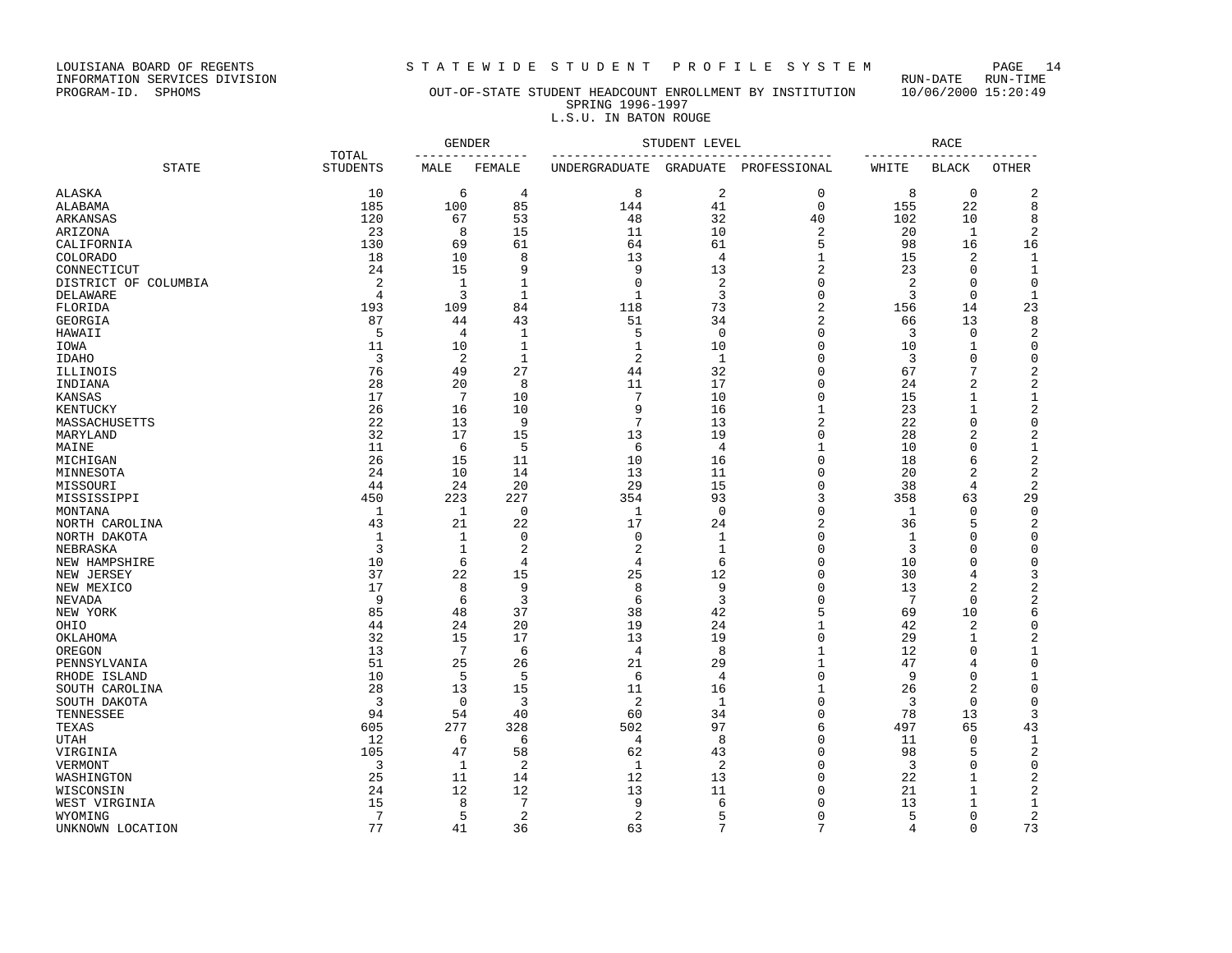LOUISIANA BOARD OF REGENTS STRITE WIDE STUDENT PROFILE SYSTEM PAGE 15<br>INFORMATION SERVICES DIVISION

LOUISIANA BOARD OF REGENTS<br>INFORMATION SERVICES DIVISION<br>PROGRAM-ID. SPHOMS

### OUT-OF-STATE STUDENT HEADCOUNT ENROLLMENT BY INSTITUTION 10/06/2000 15:20:49 SPRING 1996-1997 L.S.U. IN BATON ROUGE

| STATE                                                     |                          | GENDER                  |                        | STUDENT LEVEL          | RACE                  |              |                 |              |                       |
|-----------------------------------------------------------|--------------------------|-------------------------|------------------------|------------------------|-----------------------|--------------|-----------------|--------------|-----------------------|
|                                                           | TOTAL<br><b>STUDENTS</b> | MALE                    | FEMALE                 | UNDERGRADUATE          | GRADUATE              | PROFESSIONAL | WHITE           | BLACK        | OTHER                 |
| OUT-OF-STATE TOTALS<br>LOUISIANA TOTALS<br>FOREIGN TOTALS | 2,925<br>20,640<br>1,727 | 1,513<br>9,866<br>1,134 | 1,412<br>10,774<br>593 | 1,883<br>17,382<br>675 | 957<br>3,048<br>1,051 | 85<br>210    | 2,377<br>17,009 | 283<br>1,885 | 265<br>1,746<br>1,727 |
| INSTITUTION TOTALS                                        | 25,292                   | 12,513                  | 12,779                 | 19,940                 | 5,056                 | 296          | 19,386          | 2,168        | 3,738                 |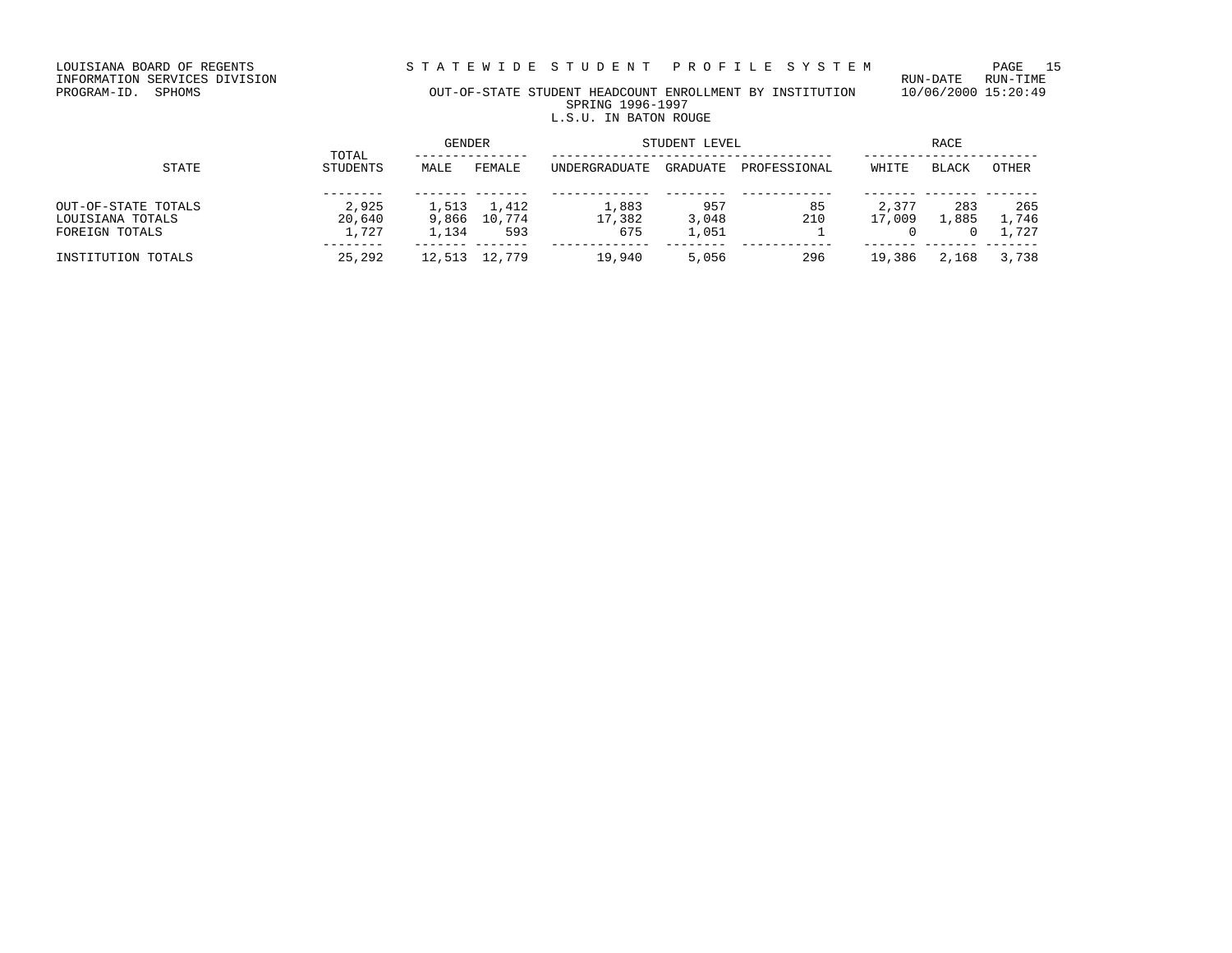LOUISIANA BOARD OF REGENTS STRITEWIDE STUDENT PROFILE SYSTEM PAGE 16<br>INFORMATION SERVICES DIVISION

LOUISIANA BOARD OF REGENTS<br>INFORMATION SERVICES DIVISION<br>PROGRAM-ID. SPHOMS

#### PROGRAM-ID. SPHOMS OUT-OF-STATE STUDENT HEADCOUNT ENROLLMENT BY INSTITUTION 10/06/2000 15:20:49 SPRING 1996-1997 L.S.U. AT EUNICE

|                                                           | TOTAL    | GENDER |        | STUDENT LEVEL |          | <b>RACE</b>  |       |              |         |
|-----------------------------------------------------------|----------|--------|--------|---------------|----------|--------------|-------|--------------|---------|
| STATE                                                     | STUDENTS | MALE   | FEMALE | UNDERGRADUATE | GRADUATE | PROFESSIONAL | WHITE | <b>BLACK</b> | OTHER   |
| NORTH CAROLINA<br>OKLAHOMA<br>SOUTH CAROLINA              |          |        |        |               |          |              |       |              |         |
| TEXAS                                                     |          |        |        |               |          |              |       |              |         |
| OUT-OF-STATE TOTALS<br>LOUISIANA TOTALS<br>FOREIGN TOTALS | 2,490    | 826    | 1,664  | 2,490         |          |              | 2,021 | 433          | 36<br>4 |
| INSTITUTION TOTALS                                        | 2,498    | 830    | 1,668  | 2,498         |          |              | 2,025 | 433          | 40      |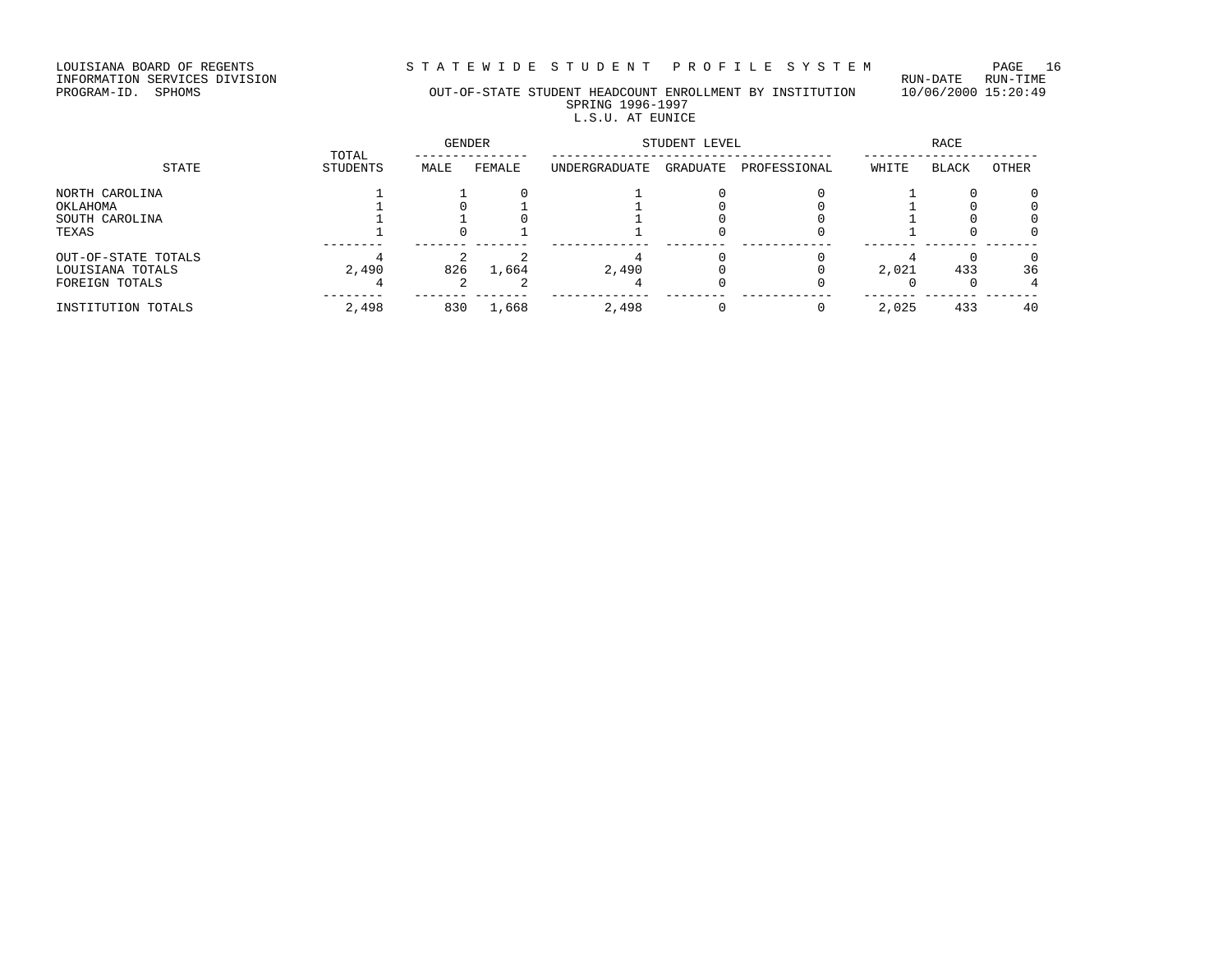LOUISIANA BOARD OF REGENTS STRITE WIDE STUDENT PROFILE SYSTEM PAGE 17<br>INFORMATION SERVICES DIVISION LOUISIANA BOARD OF REGENTS<br>INFORMATION SERVICES DIVISION<br>PROGRAM-ID. SPHOMS

### OUT-OF-STATE STUDENT HEADCOUNT ENROLLMENT BY INSTITUTION 10/06/2000 15:20:49 SPRING 1996-1997 L.S.U. IN SHREVEPORT

|                     |                          | <b>GENDER</b> |                | STUDENT LEVEL |                 |              | <b>RACE</b> |              |       |
|---------------------|--------------------------|---------------|----------------|---------------|-----------------|--------------|-------------|--------------|-------|
| <b>STATE</b>        | TOTAL<br><b>STUDENTS</b> | MALE          | FEMALE         | UNDERGRADUATE | <b>GRADUATE</b> | PROFESSIONAL | WHITE       | <b>BLACK</b> | OTHER |
| ALABAMA             | 2                        |               |                | 2             |                 |              |             |              |       |
| ARKANSAS            | 11                       |               | 9              | 10            |                 |              |             |              |       |
| CALIFORNIA          |                          |               |                |               |                 |              |             |              |       |
| <b>COLORADO</b>     |                          |               |                |               |                 |              |             |              |       |
| DELAWARE            |                          |               |                |               |                 |              |             |              |       |
| FLORIDA             |                          |               |                |               |                 |              |             |              |       |
| ILLINOIS            |                          |               |                |               |                 |              |             |              |       |
| INDIANA             |                          |               |                |               |                 |              |             |              |       |
| KANSAS              |                          |               |                |               |                 |              |             |              |       |
| MICHIGAN            |                          |               |                |               |                 |              |             |              |       |
| MISSOURI            |                          |               |                |               |                 |              |             |              |       |
| MISSISSIPPI         |                          |               |                |               |                 |              |             |              |       |
| NORTH DAKOTA        |                          |               |                |               |                 |              |             |              |       |
| NEBRASKA            |                          |               |                |               |                 |              |             |              |       |
| NEW JERSEY          |                          |               |                |               |                 |              |             |              |       |
| <b>NEVADA</b>       |                          |               |                |               |                 |              |             |              |       |
| NEW YORK            |                          |               |                |               |                 |              |             |              |       |
| OHIO                |                          |               |                |               |                 |              |             |              |       |
| OKLAHOMA            |                          |               |                |               |                 |              |             |              |       |
| SOUTH CAROLINA      |                          |               |                |               |                 |              |             |              |       |
| TENNESSEE           |                          |               |                |               |                 |              |             |              |       |
| TEXAS               | 56                       | 26            | 30             | 50            |                 |              | 51          |              |       |
| WASHINGTON          |                          |               |                |               |                 |              |             |              |       |
| WISCONSIN           |                          |               |                |               |                 |              |             |              |       |
| UNKNOWN LOCATION    | 7                        |               | $\overline{a}$ |               |                 |              |             |              |       |
| OUT-OF-STATE TOTALS | 107                      | 41            | 66             | 97            | 10              |              | 95          | 9            | 3     |
| LOUISIANA TOTALS    | 3,758                    | 1,477         | 2,281          | 3,045         | 713             |              | 3,021       | 589          | 148   |
| FOREIGN TOTALS      | 12                       |               |                |               | 5               |              | $\cap$      | <sup>0</sup> | 12    |
| INSTITUTION TOTALS  | 3,877                    | 1,523         | 2,354          | 3,149         | 728             | 0            | 3,116       | 598          | 163   |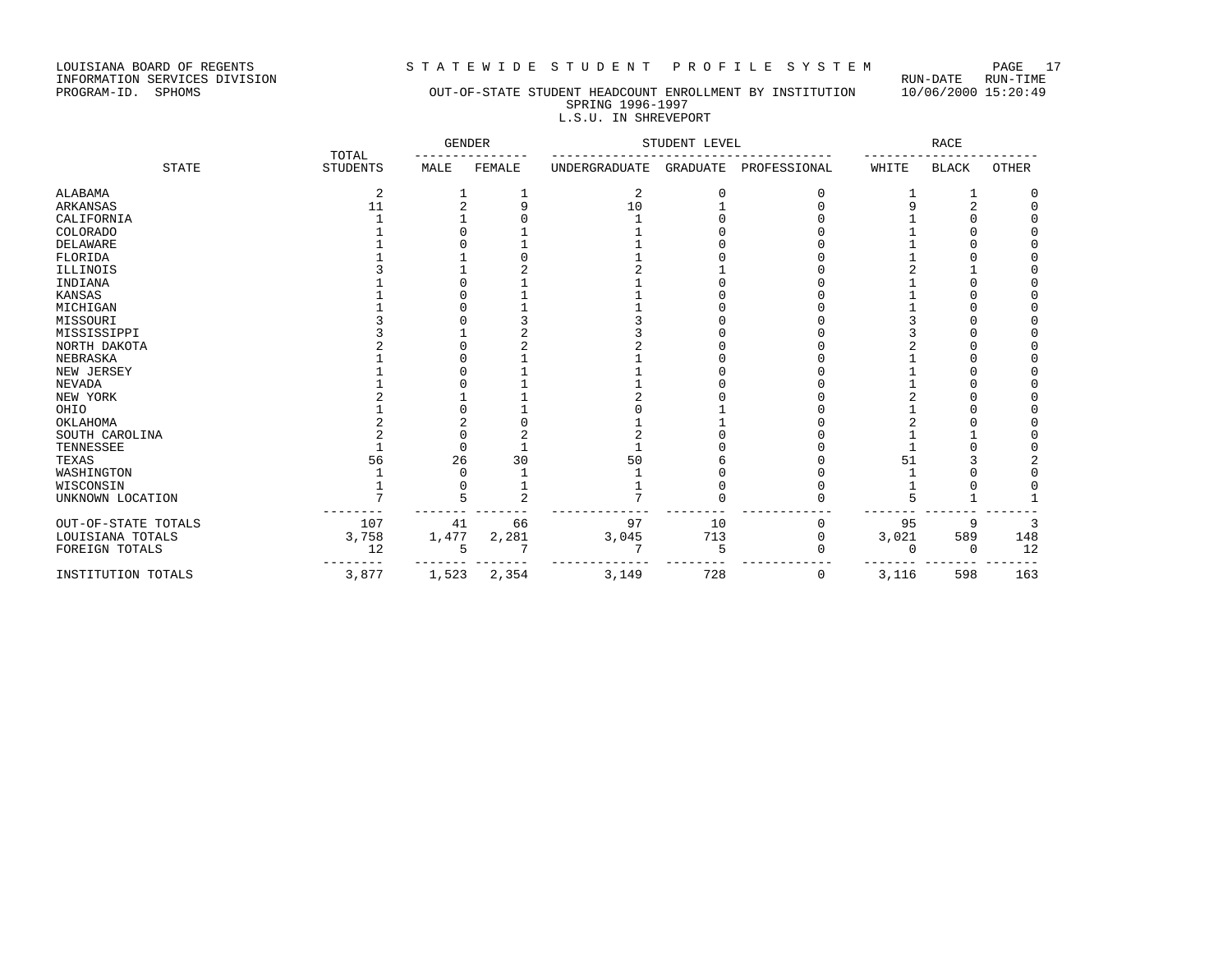LOUISIANA BOARD OF REGENTS STRITEWIDE STUDENT PROFILE SYSTEM PAGE 18<br>INFORMATION SERVICES DIVISION LOUISIANA BOARD OF REGENTS<br>INFORMATION SERVICES DIVISION<br>PROGRAM-ID. SPHOMS

### OUT-OF-STATE STUDENT HEADCOUNT ENROLLMENT BY INSTITUTION 10/06/2000 15:20:49 SPRING 1996-1997 UNIVERSITY OF NEW ORLEANS

|                         |                          |                         | <b>GENDER</b>  |               | STUDENT LEVEL  |              |              | <b>RACE</b>    |                |
|-------------------------|--------------------------|-------------------------|----------------|---------------|----------------|--------------|--------------|----------------|----------------|
| <b>STATE</b>            | TOTAL<br><b>STUDENTS</b> | MALE                    | FEMALE         | UNDERGRADUATE | GRADUATE       | PROFESSIONAL | WHITE        | <b>BLACK</b>   | <b>OTHER</b>   |
| ALASKA                  | $\overline{7}$           | $\overline{2}$          | 5              | 5             | $\overline{2}$ | 0            | 3            | 1              | 3              |
| ALABAMA                 | 21                       | 12                      | 9              | 14            | $\overline{7}$ | $\mathbf 0$  | 11           | 5              | 5              |
| ARKANSAS                | 10                       | 6                       | 4              | 5             | 5              | 0            | 8            | 1              | $\mathbf{1}$   |
| ARIZONA                 | 6                        | $\overline{2}$          | $\overline{4}$ | 5             | $\mathbf{1}$   | 0            | 3            | $\mathbf 0$    | 3              |
| CALIFORNIA              | 53                       | 31                      | 22             | 38            | 15             | 0            | 27           | 13             | 13             |
| <b>COLORADO</b>         | 20                       | 7                       | 13             | 11            | 9              | 0            | 17           | $\mathbf{1}$   | $\overline{2}$ |
| CONNECTICUT             | 12                       | 10                      | $\overline{2}$ | 10            | $\overline{a}$ | 0            | 10           | $\mathbf{1}$   | $\mathbf 1$    |
| DISTRICT OF COLUMBIA    | 2                        | $\overline{2}$          | $\mathbf 0$    | 1             | $\mathbf{1}$   | 0            | $\mathbf 0$  | 2              | $\Omega$       |
| FLORIDA                 | 32                       | 18                      | 14             | 22            | 10             | 0            | 22           | 2              | 8              |
| GEORGIA                 | 21                       | 10                      | 11             | 12            | 9              | 0            | 14           | 4              | 3              |
| IOWA                    | 3                        | $\overline{2}$          | $\mathbf{1}$   | 2             | $\mathbf{1}$   | 0            | 1            | 1              | 1              |
| IDAHO                   | $\overline{2}$           | $\overline{2}$          | 0              | 0             | 2              | 0            | 2            | $\mathbf 0$    | $\mathsf 0$    |
| ILLINOIS                | 38                       | 21                      | 17             | 34            | 4              | 0            | 23           | 9              | 6              |
| INDIANA                 | 6                        | 3                       | 3              | 3             | 3              | 0            | 4            | 0              | $\sqrt{2}$     |
| KANSAS                  | 7                        | 2                       | 5              | 4             |                | 0            | 6            | 0              | 1              |
| KENTUCKY                | 10                       | 3                       | 7              | 4             | 6              | O            | 9            | O              | $\mathbf{1}$   |
| MASSACHUSETTS           | 15                       | 9                       | 6              | 8             |                | 0            | 14           | 0              | 1              |
| MARYLAND                | 15                       | 6                       | 9              | 11            |                | 0            | 12           | 1              | $\sqrt{2}$     |
| MAINE                   | 4                        | 2                       | $\overline{c}$ | 3             |                | 0            | 4            | 0              | 0              |
| MICHIGAN                | 16                       | 8                       | 8              | 9             |                | 0            | 9            | 3              | 4              |
| MINNESOTA               | 5                        | 2                       | 3              | 3             | 2              | 0            | 4            | 0              | 1              |
| MISSOURI                | 9                        | $\overline{2}$          | 7              | 6             | 3              | 0            | 6            | 3              | 0              |
| MISSISSIPPI             | 68                       | 37                      | 31             | 40            | 28             | 0            | 43           | 12             | 13             |
| NORTH CAROLINA          | 7                        | 3                       | $\overline{4}$ | 3             | 4              | $\Omega$     | 4            | 1              | 2              |
| NORTH DAKOTA            |                          | 1                       | $\mathbf 0$    | $\Omega$      | 1              | $\Omega$     | 1            | $\Omega$       | $\mathbf 0$    |
| NEBRASKA                | ζ                        | 1                       | $\overline{c}$ | 3             | $\Omega$       | $\Omega$     | 2            | 1              | $\mathbf 0$    |
| NEW HAMPSHIRE           | 4                        | $\overline{2}$          | $\overline{c}$ | 3             |                | $\Omega$     | 4            | $\Omega$       | $\Omega$       |
| NEW JERSEY              | 18                       | 9                       | 9              | 16            | $\overline{c}$ | 0            | 11           | 3              | 4              |
| NEW MEXICO              | 2                        | $\mathbf{1}$            | $\mathbf{1}$   | $\mathbf{1}$  | $\mathbf{1}$   | 0            | 2            | $\Omega$       | $\Omega$       |
| NEVADA                  | $\overline{2}$           | $\overline{2}$          | $\mathbf 0$    | $\mathbf{1}$  | $\mathbf{1}$   | $\Omega$     | $\mathbf 0$  | 1              | 1              |
| NEW YORK                | 40                       | 22                      | 18             | 29            | 11             | 0            | 25           | 5              | 10             |
| OHIO                    | 20                       | 8                       | 12             | 8             | 12             | 0            | 17           | $\overline{2}$ | 1              |
| OKLAHOMA                | 9                        | 5                       | $\overline{4}$ | 2             | 7              | 0            | 8            | $\mathbf 0$    | $\mathbf 1$    |
| OREGON                  | $7\phantom{.0}$          | $\overline{2}$          | 5              | 4             | 3              | 0            | 4            | $\overline{2}$ | $\mathbf{1}$   |
| PENNSYLVANIA            | 17                       | 11                      | 6              | 9             | 8              | 0            | 13           | 2              | $\overline{2}$ |
| RHODE ISLAND            | 3                        | $\overline{2}$          | 1              |               | $\overline{2}$ | 0            | 3            | $\Omega$       | $\mathsf 0$    |
| SOUTH CAROLINA          | 5                        | 4                       | $\mathbf{1}$   | 4             | 1              | 0            | 3            | 1              | 1              |
| SOUTH DAKOTA            | -1                       | 1                       | $\mathbf 0$    | $\Omega$      | 1              | 0            | 1            | $\Omega$       | $\mathbf 0$    |
| TENNESSEE               | 16                       | 6                       | 10             | 10            | 6              | 0            | 10           | 4              | $\sqrt{2}$     |
|                         | 43                       | 14                      | 29             | 26            | 17             | 0            | 19           | 9              | 15             |
| TEXAS                   | 1                        | 0                       | 1              | 1             | $\Omega$       | 0            |              | 0              |                |
| UTAH                    | 21                       | 6                       | 15             | 10            | 11             | 0            | 1<br>16      | 3              | 0<br>2         |
| VIRGINIA                | 9                        |                         | 7              | 3             | 6              |              |              | 2              |                |
| WASHINGTON<br>WISCONSIN | 10                       | 2<br>5                  | 5              | 5             | 5              | 0<br>0       | 6<br>8       | 0              | 1<br>2         |
|                         | 3                        | 2                       | 1              | 1             | $\overline{2}$ | 0            |              | O              | 1              |
| WEST VIRGINIA           |                          | 2                       | 1              |               | 1              |              | 2            |                |                |
| WYOMING                 | 3                        |                         |                | 2             |                | 0            | 2            | 0              | 1              |
| UNKNOWN LOCATION        | 4                        | $\overline{2}$<br>$---$ | 2<br>$- - -$   | 2             | 2              | 0            | 1<br>$- - -$ | $\mathbf 0$    | 3              |
| OUT-OF-STATE TOTALS     | 631                      | 312                     | 319            | 394           | 237            | 0            | 415          | 95             | 121            |
| LOUISIANA TOTALS        | 13,494                   | 5,613                   | 7,881          | 10,212        | 3,282          | 0            | 9,141        | 2,446          | 1,907          |
| FOREIGN TOTALS          | 724                      | 477                     | 247            | 344           | 380            | $\mathbf 0$  | 19           | 5              | 700            |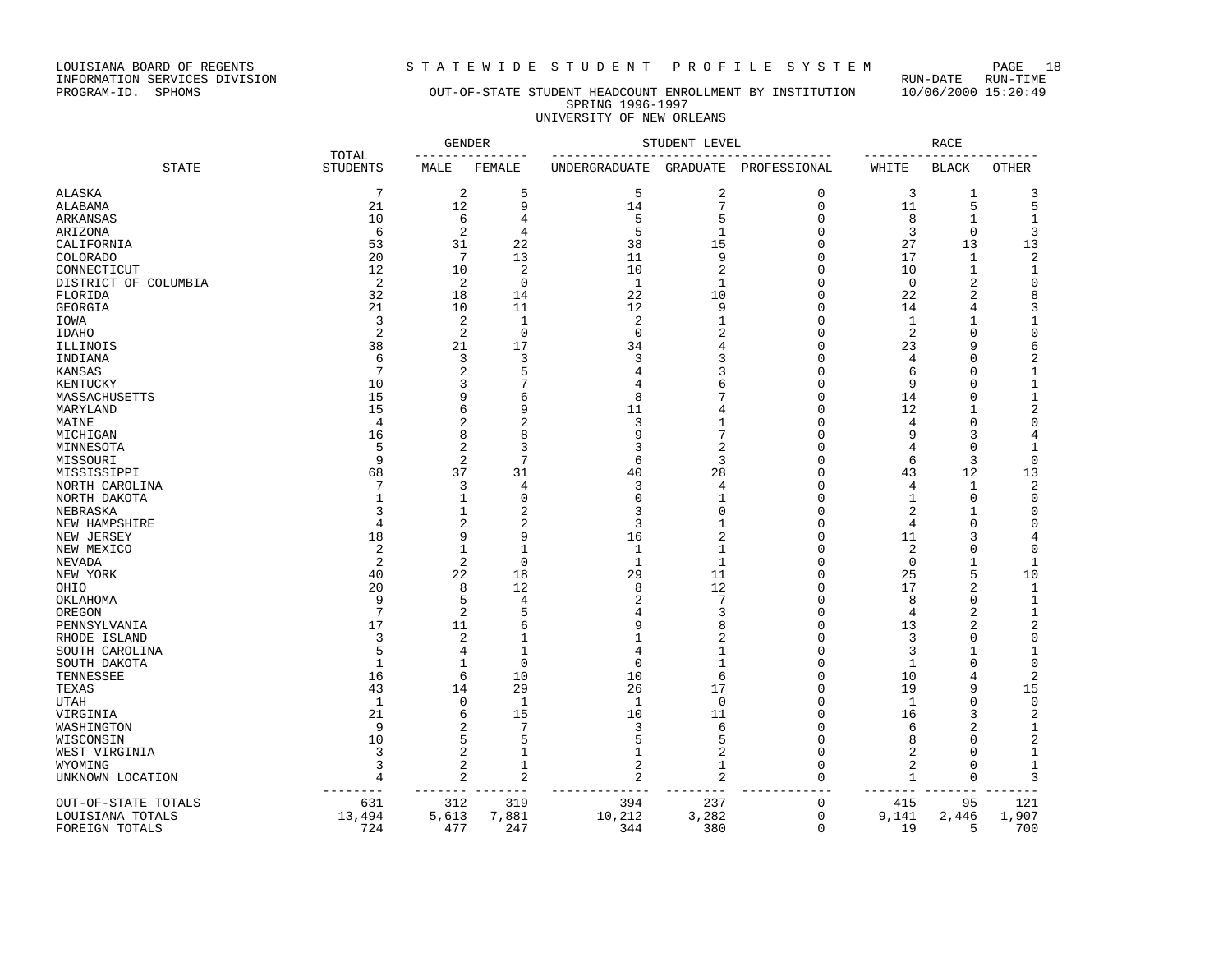LOUISIANA BOARD OF REGENTS STRITEWIDE STUDENT PROFILE SYSTEM PAGE 19<br>INFORMATION SERVICES DIVISION LOUISIANA BOARD OF REGENTS<br>INFORMATION SERVICES DIVISION<br>PROGRAM-ID. SPHOMS

### OUT-OF-STATE STUDENT HEADCOUNT ENROLLMENT BY INSTITUTION 10/06/2000 15:20:49 SPRING 1996-1997 UNIVERSITY OF NEW ORLEANS

| TOTAL<br>STATE<br><b>STUDENTS</b> |        | GENDER |               | STUDENT LEVEL |              | RACE  |       |       |             |
|-----------------------------------|--------|--------|---------------|---------------|--------------|-------|-------|-------|-------------|
|                                   | MALE   | FEMALE | UNDERGRADUATE | GRADUATE      | PROFESSIONAL | WHITE | BLACK | OTHER |             |
| INSTITUTION TOTALS                | 14,849 |        | 6,402 8,447   | 10,950        | 3,899        |       | 9,575 |       | 2,546 2,728 |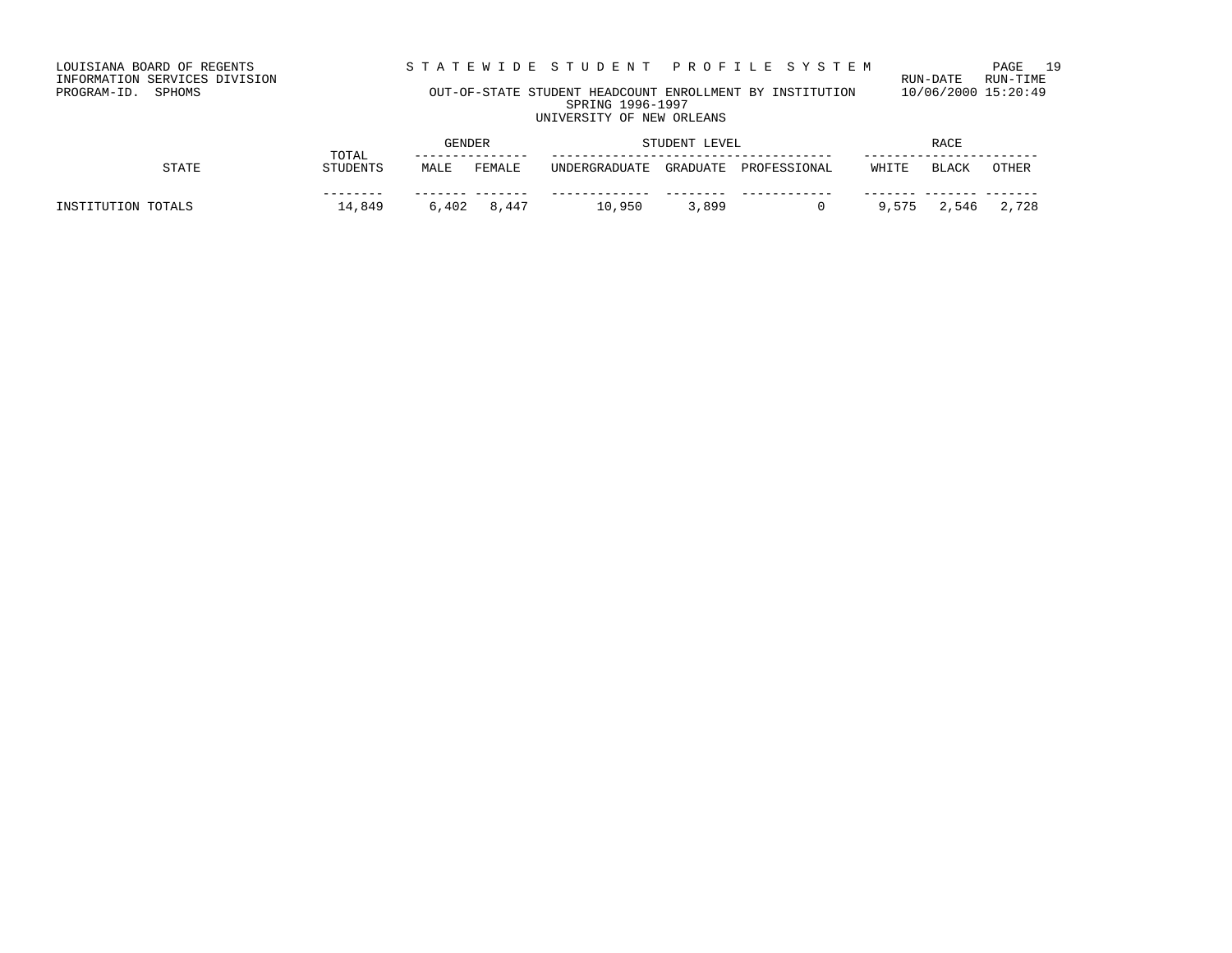LOUISIANA BOARD OF REGENTS STRITEWIDE STUDENT PROFILE SYSTEM PAGE 20<br>INFORMATION SERVICES DIVISION

LOUISIANA BOARD OF REGENTS<br>INFORMATION SERVICES DIVISION<br>PROGRAM-ID. SPHOMS

### OUT-OF-STATE STUDENT HEADCOUNT ENROLLMENT BY INSTITUTION 10/06/2000 15:20:49 SPRING 1996-1997

## L.S.U. LAW CENTER

|                     |                          | <b>GENDER</b> |        |                      | STUDENT LEVEL |              |       | <b>RACE</b>  |       |
|---------------------|--------------------------|---------------|--------|----------------------|---------------|--------------|-------|--------------|-------|
| <b>STATE</b>        | TOTAL<br><b>STUDENTS</b> | MALE          | FEMALE | <b>UNDERGRADUATE</b> | GRADUATE      | PROFESSIONAL | WHITE | <b>BLACK</b> | OTHER |
| ALABAMA             |                          |               |        |                      |               |              |       |              |       |
| ARKANSAS            |                          |               |        |                      |               |              |       |              |       |
| CALIFORNIA          |                          |               |        |                      |               |              |       |              |       |
| COLORADO            |                          |               |        |                      |               |              |       |              |       |
| FLORIDA             |                          |               |        |                      |               |              |       |              |       |
| GEORGIA             |                          |               |        |                      |               |              |       |              |       |
| ILLINOIS            |                          |               |        |                      |               |              |       |              |       |
| KENTUCKY            |                          |               |        |                      |               |              |       |              |       |
| MASSACHUSETTS       |                          |               |        |                      |               |              |       |              |       |
| MARYLAND            |                          |               |        |                      |               |              |       |              |       |
| MISSOURI            |                          |               |        |                      |               |              |       |              |       |
| MISSISSIPPI         |                          |               |        |                      |               |              |       |              |       |
| NORTH CAROLINA      |                          |               |        |                      |               |              |       |              |       |
| NEBRASKA            |                          |               |        |                      |               |              |       |              |       |
| NEW YORK            |                          |               |        |                      |               |              |       |              |       |
| PENNSYLVANIA        |                          |               |        |                      |               |              |       |              |       |
| SOUTH CAROLINA      |                          |               |        |                      |               |              |       |              |       |
| SOUTH DAKOTA        |                          |               |        |                      |               |              |       |              |       |
| TENNESSEE           |                          |               |        |                      |               |              |       |              |       |
| TEXAS               |                          |               |        |                      |               |              |       |              |       |
| VIRGINIA            |                          |               |        |                      |               |              |       |              |       |
| OUT-OF-STATE TOTALS | 55                       | 31            | 24     |                      |               | 55           | 43    | 10           | 2     |
| LOUISIANA TOTALS    | 542                      | 294           | 248    |                      |               | 542          | 503   | 23           | 16    |
| FOREIGN TOTALS      | 11                       | q             | 2      |                      |               | 11           |       | <sup>0</sup> | 11    |
| INSTITUTION TOTALS  | 608                      | 334           | 274    | 0                    | 0             | 608          | 546   | 33           | 29    |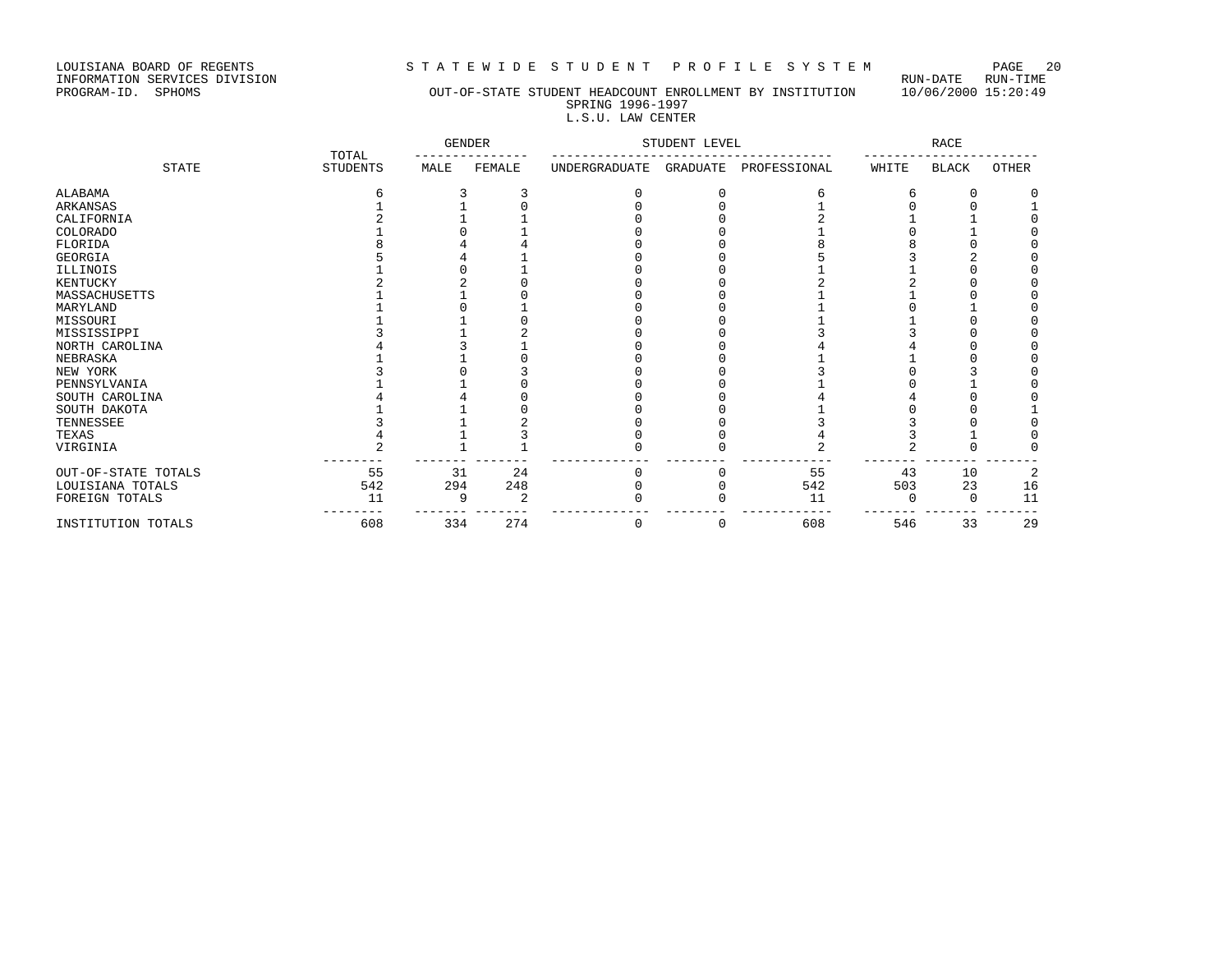LOUISIANA BOARD OF REGENTS STRITEWIDE STUDENT PROFILE SYSTEM PAGE 21<br>INFORMATION SERVICES DIVISION LOUISIANA BOARD OF REGENTS<br>INFORMATION SERVICES DIVISION<br>PROGRAM-ID. SPHOMS

### OUT-OF-STATE STUDENT HEADCOUNT ENROLLMENT BY INSTITUTION 10/06/2000 15:20:49 SPRING 1996-1997 SOUTHERN U. IN BATON ROUGE

|                      |                          | <b>GENDER</b>  |                | STUDENT LEVEL  |                |              | <b>RACE</b> |              |                |
|----------------------|--------------------------|----------------|----------------|----------------|----------------|--------------|-------------|--------------|----------------|
| <b>STATE</b>         | TOTAL<br><b>STUDENTS</b> | MALE           | FEMALE         | UNDERGRADUATE  | GRADUATE       | PROFESSIONAL | WHITE       | <b>BLACK</b> | OTHER          |
| ALASKA               | 5                        | 2              | 3              | 4              | 1              | 0            | 1           | 4            | 0              |
| ALABAMA              | 96                       | 44             | 52             | 83             | 6              | 7            | $\mathbf 0$ | 96           | $\mathbf 0$    |
| ARKANSAS             | 20                       | 11             | 9              | 19             | $\mathbf{0}$   | 1            | 2           | 18           | 0              |
| ARIZONA              | $\overline{4}$           | $\mathbf{1}$   | 3              | 3              | $\mathbf{1}$   | O            | $\Omega$    | 4            | $\Omega$       |
| CALIFORNIA           | 285                      | 142            | 143            | 261            | 22             | 2            | 2           | 280          | 3              |
| COLORADO             | 18                       | 10             | 8              | 15             | 3              | O            | 1           | 17           | $\Omega$       |
| CONNECTICUT          | 2                        | 1              | $\mathbf{1}$   | 1              | 1              | 0            | O           | 2            | $\Omega$       |
| DISTRICT OF COLUMBIA | $7\phantom{.0}$          | 3              | $\overline{4}$ | 6              | $\mathbf{1}$   | O            |             | 7            | $\Omega$       |
| FLORIDA              | 81                       | 40             | 41             | 68             | 12             |              | 4           | 76           |                |
| GEORGIA              | 95                       | 54             | 41             | 90             | $\overline{2}$ | 3            | O           | 95           | $\overline{0}$ |
| HAWAII               | $\mathbf{1}$             | 1              | $\mathbf 0$    | -1             | $\mathbf 0$    | 0            |             | 1            | $\Omega$       |
| IOWA                 | $\overline{4}$           | 3              | $\mathbf{1}$   | 4              | $\Omega$       | O            | O           | 4            | $\Omega$       |
| ILLINOIS             | 144                      | 84             | 60             | 127            | 14             | 3            |             | 142          |                |
| INDIANA              | 21                       | 13             | 8              | 21             | $\Omega$       | O            | O           | 21           | 0              |
| KANSAS               | 17                       | 11             | 6              | 16             |                | U            |             | 16           | $\Omega$       |
| KENTUCKY             | 4                        | 1              | 3              | 3              | 1              | O            | O           | 3            | 1              |
| MASSACHUSETTS        | $\mathbf{1}$             | $\mathbf{1}$   | $\Omega$       | $\mathbf{1}$   | $\Omega$       | O            |             | $\Omega$     | $\Omega$       |
| MARYLAND             | 37                       | 21             | 16             | 35             | n              | 2            | O           | 37           | $\Omega$       |
| MICHIGAN             | 112                      | 52             | 60             | 108            |                | 0            |             | 110          |                |
| MINNESOTA            | 10                       | $\overline{3}$ | 7              | 10             | $\Omega$       | 0            | O           | 10           | $\Omega$       |
| MISSOURI             | 75                       | 38             | 37             | 65             | 8              | 2            | O           | 75           | 0              |
| MISSISSIPPI          | 274                      | 116            | 158            | 224            | 39             | 11           | 8           | 266          | 0              |
| NORTH CAROLINA       | 8                        | 7              | 1              | 7              | $\Omega$       | $\mathbf{1}$ |             | 6            | $\overline{c}$ |
| NEBRASKA             |                          | 3              | 1              | 4              | $\cap$         | $\Omega$     |             | 4            | $\Omega$       |
| NEW JERSEY           | 6                        | 4              | $\overline{c}$ | 5              |                | O            |             | 6            | $\Omega$       |
| NEW MEXICO           | $\overline{2}$           | 2              | $\mathbf 0$    | $\overline{2}$ | $\Omega$       | O            |             | 2            | $\Omega$       |
| <b>NEVADA</b>        | 15                       | 5              | 10             | 14             |                | O            |             | 15           | $\Omega$       |
| NEW YORK             | 24                       | 16             | 8              | 20             |                | 3            | U           | 24           | $\Omega$       |
| OHIO                 | 26                       | 14             | 12             | 23             |                | O            |             | 26           | 0              |
| OKLAHOMA             | 23                       | 12             | 11             | 23             |                | O            | O           | 23           | 0              |
| OREGON               | 8                        | 5              | 3              | 8              | $\cap$         | U            | U           | 8            | $\Omega$       |
| PENNSYLVANIA         | 10                       | 5              | 5              | 9              |                | N            |             | 10           | 0              |
| RHODE ISLAND         | $\mathbf{1}$             | 1              | $\Omega$       |                | $\cap$         | U            | U           | 1            | $\Omega$       |
| SOUTH CAROLINA       | 7                        | 3              | $\overline{4}$ | 6              |                |              |             | 7            | $\Omega$       |
| TENNESSEE            | 39                       | 21             | 18             | 29             | 6              |              | O           | 39           | $\Omega$       |
| TEXAS                | 337                      | 166            | 171            | 315            | 16             | 6            | 9           | 324          |                |
| <b>UTAH</b>          | 2                        | 0              | $\overline{c}$ | 1              | 1              | O            | U           | 2            | $\Omega$       |
| VIRGINIA             | 13                       | 9              | 4              | 11             | 1              |              |             | 12           | $\Omega$       |
| VERMONT              | 1                        | $\mathbf 0$    | $\mathbf{1}$   | $\mathbf 0$    |                | 0            | 1           | 0            | 0              |
| WASHINGTON           | 35                       | 13             | 22             | 35             | $\Omega$       | O            | 1           | 34           | $\Omega$       |
| WISCONSIN            | 28                       | 14             | 14             | 26             | $\overline{2}$ | 0            | 0           | 28           | 0              |
| UNKNOWN LOCATION     | 2                        | 0              | $\overline{c}$ | 2              | $\Omega$       | $\Omega$     | $\Omega$    | $\Omega$     | $\overline{2}$ |
| OUT-OF-STATE TOTALS  | 1,904                    | 952            | 952            | 1,706          | 151            | 47           | 34          | 1,855        | 15             |
| LOUISIANA TOTALS     | 7,448                    | 2,806          | 4,642          | 6,150          | 1,020          | 278          | 395         | 7,012        | 41             |
| FOREIGN TOTALS       | 173                      | 100            | 73             | 113            | 60             | $\mathbf 0$  | 10          | 43           | 120            |
| INSTITUTION TOTALS   | 9,525                    | 3,858          | 5,667          | 7,969          | 1,231          | 325          | 439         | 8,910        | 176            |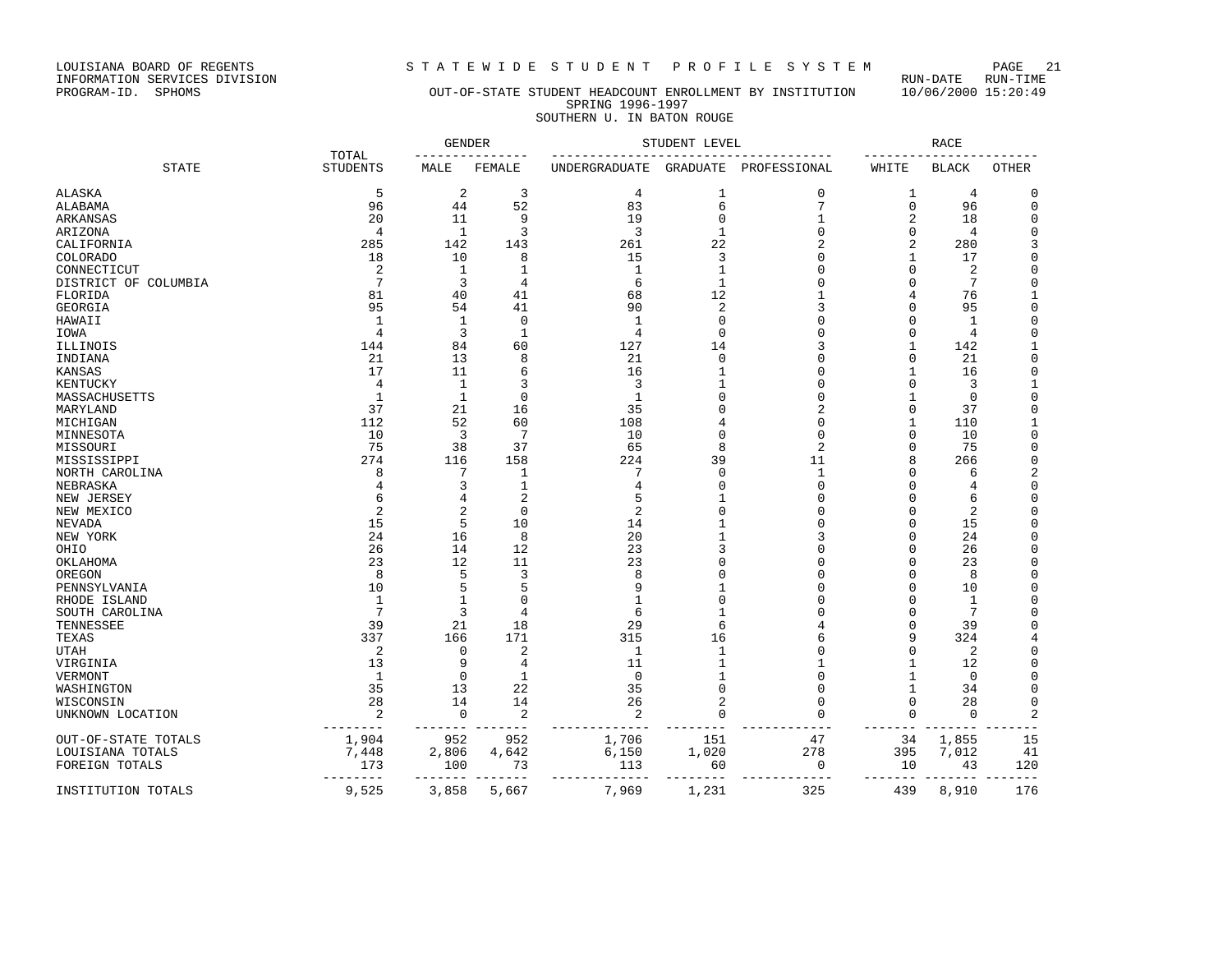LOUISIANA BOARD OF REGENTS STRITEWIDE STUDENT PROFILE SYSTEM PAGE 22<br>INFORMATION SERVICES DIVISION INFORMATION SERVICES DIVISION<br>PROGRAM-ID. SPHOMS

### OUT-OF-STATE STUDENT HEADCOUNT ENROLLMENT BY INSTITUTION 10/06/2000 15:20:49 SPRING 1996-1997 SOUTHERN U. IN NEW ORLEANS

|                      |                          | <b>GENDER</b> |        | STUDENT LEVEL        |                 |              | <b>RACE</b> |              |              |
|----------------------|--------------------------|---------------|--------|----------------------|-----------------|--------------|-------------|--------------|--------------|
| <b>STATE</b>         | TOTAL<br><b>STUDENTS</b> | MALE          | FEMALE | <b>UNDERGRADUATE</b> | <b>GRADUATE</b> | PROFESSIONAL | WHITE       | <b>BLACK</b> | <b>OTHER</b> |
| ALABAMA              | 9                        |               | 5      | 9                    |                 |              | U           | 9            |              |
| ARKANSAS             |                          |               |        |                      |                 |              |             |              |              |
| ARIZONA              |                          |               |        |                      |                 |              |             |              |              |
| CALIFORNIA           | 20                       |               | 15     | 20                   |                 |              |             | 15           |              |
| COLORADO             |                          |               |        |                      |                 |              |             |              |              |
| DISTRICT OF COLUMBIA |                          |               |        |                      |                 |              |             |              |              |
| FLORIDA              |                          |               |        |                      |                 |              |             |              |              |
| <b>GEORGIA</b>       |                          |               |        |                      |                 |              |             |              |              |
| HAWAII               |                          |               |        |                      |                 |              |             |              |              |
| ILLINOIS             |                          |               |        |                      |                 |              |             |              |              |
| KANSAS               |                          |               |        |                      |                 |              |             |              |              |
| MARYLAND             |                          |               |        |                      |                 |              |             |              |              |
| MICHIGAN             |                          |               |        |                      |                 |              |             |              |              |
| MINNESOTA            |                          |               |        |                      |                 |              |             |              |              |
| MISSOURI             |                          |               | 3      | 6                    |                 |              |             |              |              |
| MISSISSIPPI          | 13                       |               | 11     | 12                   |                 |              |             | 13           |              |
| NORTH CAROLINA       |                          |               |        |                      |                 |              |             |              |              |
| NEW MEXICO           |                          |               |        |                      |                 |              |             |              |              |
| NEVADA               |                          |               |        |                      |                 |              |             |              |              |
| NEW YORK             |                          |               |        |                      |                 |              |             |              |              |
| OHIO                 |                          |               |        |                      |                 |              |             |              |              |
| OKLAHOMA             |                          |               |        |                      |                 |              |             |              |              |
| TENNESSEE            |                          |               |        |                      |                 |              |             |              |              |
| TEXAS                | 13                       |               |        | 13                   |                 |              |             | 13           |              |
| WASHINGTON           |                          |               |        | 2                    |                 |              |             | 2            |              |
| UNKNOWN LOCATION     |                          |               |        |                      |                 |              |             | $\Omega$     |              |
| OUT-OF-STATE TOTALS  | 104                      | 39            | 65     | 101                  | 3               |              | 6           | 88           | 10           |
| LOUISIANA TOTALS     | 4,241                    | 1,391         | 2,850  | 3,945                | 296             |              | 206         | 3,962        | 73           |
| FOREIGN TOTALS       | 72                       | 50            | 22     | 71                   |                 |              | $\Omega$    | $\Omega$     | 72           |
| INSTITUTION TOTALS   | $4\,,417$                | 1,480         | 2,937  | 4,117                | 300             | 0            | 212         | 4,050        | 155          |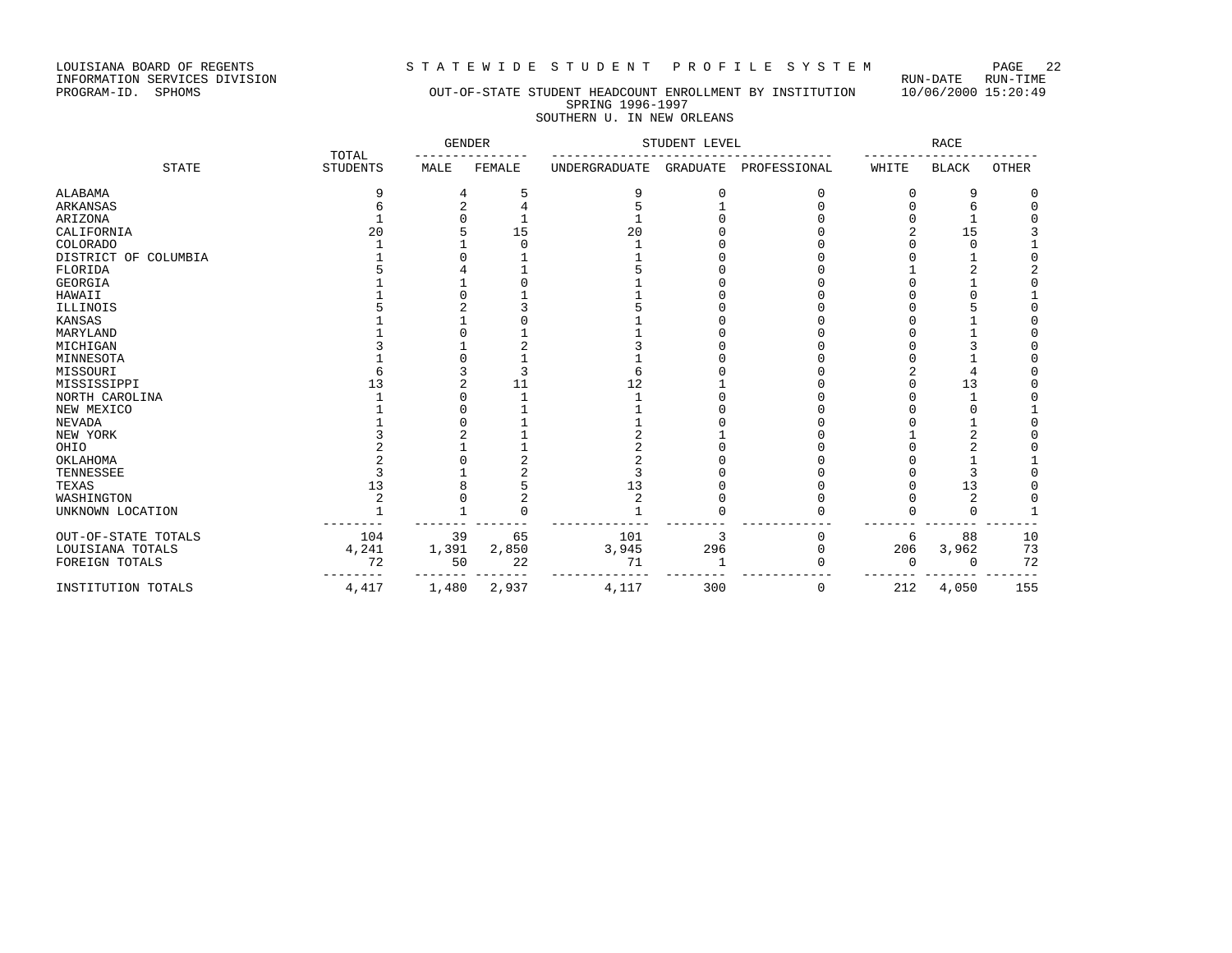STATEWIDE STUDENT PROFILE SYSTEM PAGE 23

LOUISIANA BOARD OF REGENTS<br>INFORMATION SERVICES DIVISION<br>PROGRAM-ID. SPHOMS

### OUT-OF-STATE STUDENT HEADCOUNT ENROLLMENT BY INSTITUTION 10/06/2000 15:20:49 SPRING 1996-1997 SOUTHERN U. IN SHREVEPORT

| STATE                                                     | TOTAL    | GENDER |        | STUDENT LEVEL | <b>RACE</b> |              |       |       |       |
|-----------------------------------------------------------|----------|--------|--------|---------------|-------------|--------------|-------|-------|-------|
|                                                           | STUDENTS | MALE   | FEMALE | UNDERGRADUATE | GRADUATE    | PROFESSIONAL | WHITE | BLACK | OTHER |
| INDIANA                                                   |          |        |        |               |             |              |       |       |       |
| OUT-OF-STATE TOTALS<br>LOUISIANA TOTALS<br>FOREIGN TOTALS | 1,317    | 389    | 928    | 1,317         |             |              | 110   | 1,201 |       |
| INSTITUTION TOTALS                                        | 1,318    | 389    | 929    | 1,318         |             |              | 110   | 1,202 |       |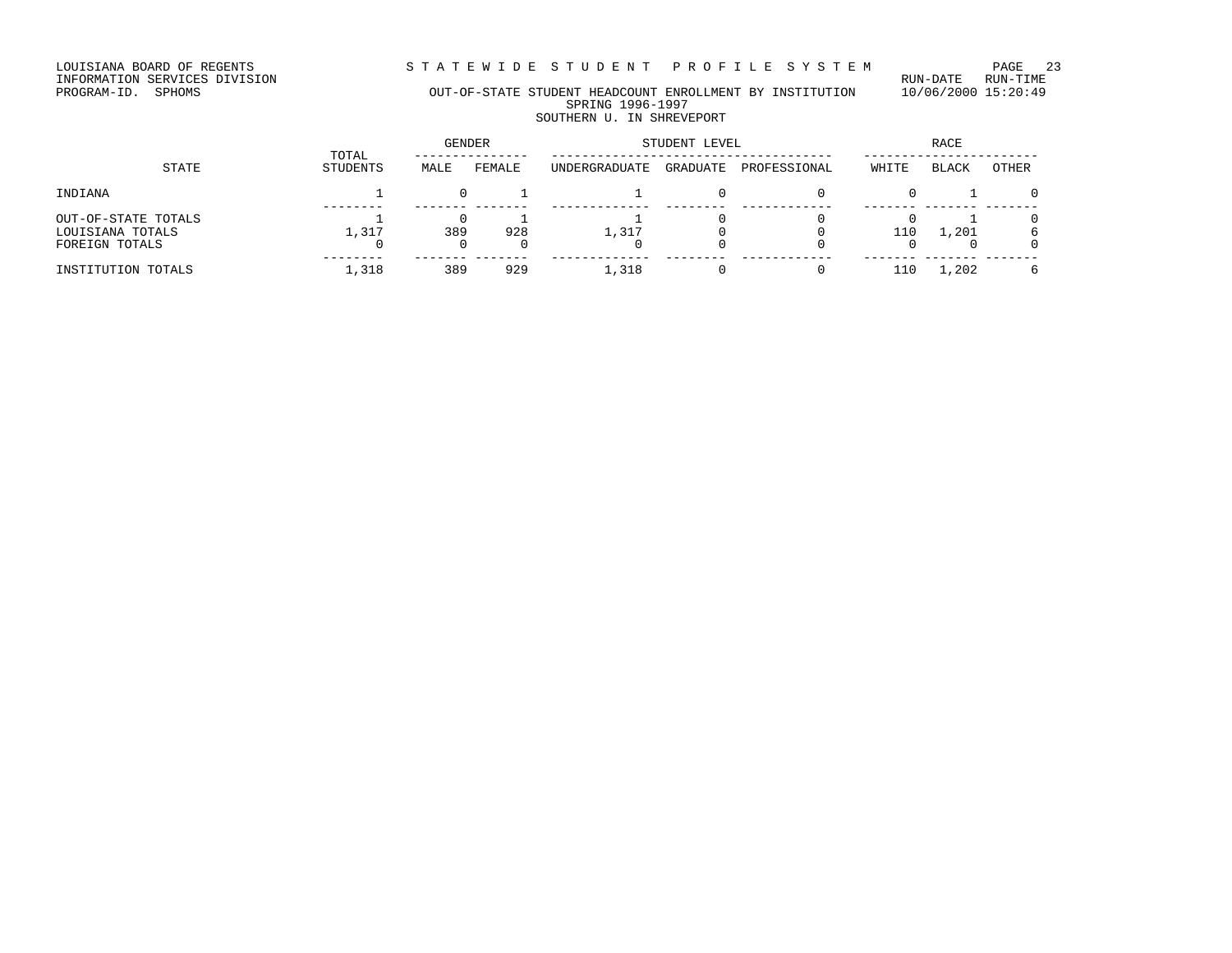LOUISIANA BOARD OF REGENTS STRITEWIDE STUDENT PROFILE SYSTEM PAGE 24 INFORMATION SERVICES DIVISION<br>PROGRAM-ID. SPHOMS

### OUT-OF-STATE STUDENT HEADCOUNT ENROLLMENT BY INSTITUTION 10/06/2000 15:20:49 SPRING 1996-1997 PUBLIC INSTITUTIONS TOTALS

|                      |                          | <b>GENDER</b> |        | STUDENT LEVEL | RACE            |                |       |                |              |
|----------------------|--------------------------|---------------|--------|---------------|-----------------|----------------|-------|----------------|--------------|
| <b>STATE</b>         | TOTAL<br><b>STUDENTS</b> | MALE          | FEMALE | UNDERGRADUATE | <b>GRADUATE</b> | PROFESSIONAL   | WHITE | <b>BLACK</b>   | OTHER        |
|                      |                          |               |        |               |                 |                |       |                |              |
| ALASKA               | 42                       | 20            | 22     | 35            | 7               | 0              | 24    | 12             | 6            |
| ALABAMA              | 452                      | 246           | 206    | 375           | 64              | 13             | 231   | 197            | 24           |
| ARKANSAS             | 853                      | 431           | 422    | 655           | 156             | 42             | 594   | 232            | 27           |
| ARIZONA              | 89                       | 34            | 55     | 71            | 16              | $\overline{2}$ | 52    | 30             | 7            |
| CALIFORNIA           | 1,232                    | 565           | 667    | 1,083         | 140             | 9              | 232   | 925            | 75           |
| <b>COLORADO</b>      | 119                      | 57            | 62     | 96            | 21              | $\overline{2}$ | 55    | 56             | 8            |
| CONNECTICUT          | 62                       | 39            | 23     | 40            | 20              | $\overline{2}$ | 45    | 14             | 3            |
| DISTRICT OF COLUMBIA | 33                       | 17            | 16     | 26            | 7               | $\mathbf 0$    | 5     | 27             | 1            |
| <b>DELAWARE</b>      | 11                       | 8             | 3      | 8             | 3               | $\mathbf 0$    | 9     | $\mathbf{1}$   | $\mathbf{1}$ |
| FLORIDA              | 585                      | 323           | 262    | 447           | 127             | 11             | 338   | 190            | 57           |
| <b>GEORGIA</b>       | 363                      | 198           | 165    | 285           | 68              | 10             | 140   | 211            | 12           |
| HAWAII               | 11                       | 8             | 3      | 10            | -1              | $\mathbf 0$    | 6     | $\overline{2}$ | 3            |
| IOWA                 | 41                       | 26            | 15     | 24            | 17              | $\mathbf 0$    | 28    | 12             | $\mathbf 1$  |
| <b>IDAHO</b>         | 10                       | 5             | 5      | 6             | $\overline{4}$  | $\Omega$       | 10    | $\Omega$       | $\Omega$     |
| ILLINOIS             | 642                      | 356           | 286    | 564           | 74              | 4              | 140   | 487            | 15           |
| INDIANA              | 137                      | 74            | 63     | 102           | 35              | $\Omega$       | 53    | 78             | 6            |
| KANSAS               | 109                      | 54            | 55     | 82            | 27              | $\mathbf 0$    | 57    | 48             | 4            |
| KENTUCKY             | 72                       | 32            | 40     | 35            | 34              | 3              | 57    | 10             | 5            |
| MASSACHUSETTS        | 77                       | 45            | 32     | 46            | 28              | 3              | 55    | 19             | 3            |
| MARYLAND             | 164                      | 88            | 76     | 130           | 31              | 3              | 66    | 88             | 10           |
| MAINE                | 26                       | 15            | 11     | 19            | 6               | $\mathbf{1}$   | 24    | $\mathbf 0$    | 2            |
| MICHIGAN             | 387                      | 188           | 199    | 349           | 38              | 0              | 59    | 314            | 14           |
| MINNESOTA            | 72                       | 29            | 43     | 56            | 16              | $\Omega$       | 36    | 30             | 6            |
| MISSOURI             | 273                      | 154           | 119    | 231           | 39              | 3              | 85    | 180            | 8            |
| MISSISSIPPI          | 1,380                    | 658           | 722    | 1,135         | 228             | 17             | 730   | 587            | 63           |
| MONTANA              | 9                        | 8             | 1      | 8             | $\mathbf{1}$    | $\mathbf 0$    | 8     | 1              | $\mathbf 0$  |
| NORTH CAROLINA       | 117                      | 65            | 52     | 68            | 42              | $\overline{7}$ | 80    | 28             | 9            |
| NORTH DAKOTA         | 8                        | 4             | 4      | 6             | $\overline{2}$  | $\Omega$       | 7     | 1              | 0            |
| NEBRASKA             | 41                       | 20            | 21     | 34            | 6               | $\mathbf{1}$   | 23    | 18             | 0            |
| NEW HAMPSHIRE        | 19                       | 11            | 8      | 12            | 7               | $\Omega$       | 18    | $\mathbf{1}$   | $\mathbf 0$  |
| NEW JERSEY           | 147                      | 86            | 61     | 121           | 26              | $\Omega$       | 66    | 66             | 15           |
| NEW MEXICO           | 42                       | 22            | 20     | 29            | 13              | $\Omega$       | 29    | 10             | 3            |
| <b>NEVADA</b>        | 53                       | 23            | 30     | 48            | 5               | $\Omega$       | 17    | 32             | 4            |
| NEW YORK             | 369                      | 205           | 164    | 275           | 83              | 11             | 150   | 187            | 32           |
| OHIO                 | 166                      | 86            | 80     | 117           | 48              | 1              | 92    | 71             | 3            |
| OKLAHOMA             | 162                      | 79            | 83     | 125           | 37              | $\mathbf 0$    | 85    | 62             | 15           |
| OREGON               | 57                       | 28            | 29     | 43            | 13              | $\mathbf{1}$   | 31    | 22             | 4            |
| PENNSYLVANIA         | 142                      | 74            | 68     | 91            | 49              | $\sqrt{2}$     | 99    | 38             | 5            |
| RHODE ISLAND         | 22                       | 12            | 10     | 16            | 6               | 0              | 17    | 3              | 2            |
| SOUTH CAROLINA       | 99                       | 57            | 42     | 68            | 26              | 5              | 58    | 39             | 2            |
| SOUTH DAKOTA         | 12                       | 5             | 7      | 7             | 4               | $\mathbf{1}$   | 9     | 1              | 2            |
| TENNESSEE            | 242                      | 125           | 117    | 177           | 58              | 7              | 125   | 106            | 11           |
| TEXAS                | 2,840                    | 1,406         | 1,434  | 2,558         | 266             | 16             | 1,554 | 1,119          | 167          |
| <b>UTAH</b>          | 25                       | 11            | 14     | 13            | 12              | $\mathbf 0$    | 20    | $\overline{4}$ | $\mathbf{1}$ |
| VIRGINIA             | 228                      | 118           | 110    | 157           | 68              | 3              | 159   | 57             | 12           |
| VERMONT              | 9                        | 2             | 7      | 4             | 5               | 0              | 9     | $\mathbf 0$    | $\mathbf 0$  |
| WASHINGTON           | 143                      | 59            | 84     | 117           | 26              | $\Omega$       | 60    | 79             | 4            |
| WISCONSIN            | 127                      | 68            | 59     | 104           | 23              | 0              | 45    | 75             | 7            |
| WEST VIRGINIA        | 28                       | 14            | 14     | 17            | 11              | $\Omega$       | 22    | $\overline{4}$ | 2            |
| WYOMING              | 12                       | 8             | 4      | 5             | 7               | $\Omega$       | 9     | $\Omega$       | 3            |
| UNKNOWN LOCATION     | 122                      | 69            | 53     | 105           | 10              | 7              | 14    | 13             | 95           |